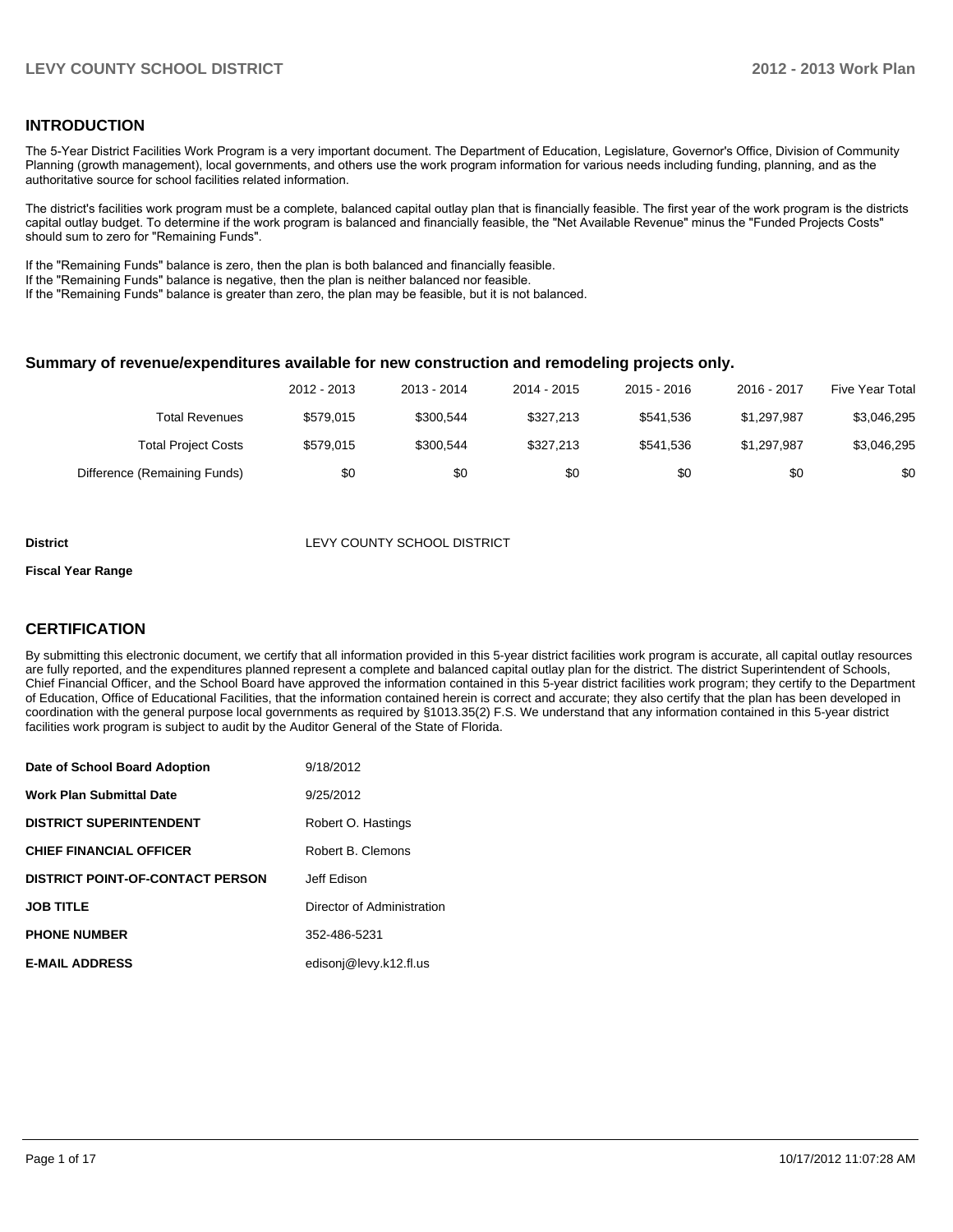# **Expenditures**

#### **Expenditure for Maintenance, Repair and Renovation from 1.50-Mills and PECO**

Annually, prior to the adoption of the district school budget, each school board must prepare a tentative district facilities work program that includes a schedule of major repair and renovation projects necessary to maintain the educational and ancillary facilities of the district.

|                           | Item                                                                                                                                                                                                                                                                                                                                                          |           | 2013 - 2014<br>Projected | $2014 - 2015$<br>Projected | $2015 - 2016$<br>Projected | 2016 - 2017<br>Projected | Total     |
|---------------------------|---------------------------------------------------------------------------------------------------------------------------------------------------------------------------------------------------------------------------------------------------------------------------------------------------------------------------------------------------------------|-----------|--------------------------|----------------------------|----------------------------|--------------------------|-----------|
| <b>HVAC</b>               |                                                                                                                                                                                                                                                                                                                                                               | \$85,000  | \$50,000                 | \$100,000                  | \$50,000                   | \$30,000                 | \$315,000 |
| Locations:                | BRONSON ELEMENTARY, BRONSON SENIOR HIGH (NEW), BRONSON SENIOR HIGH (OLD), CEDAR KEY SENIOR HIGH, CHIEFLAND<br>ELEMENTARY, CHIEFLAND MIDDLE, CHIEFLAND SENIOR HIGH, DISTRICT ADMINISTRATIVE OFFICE, HILLTOP SCHOOL (OLD),<br>JOYCE M BULLOCK ELEMENTARY, WILLISTON ELEMENTARY, WILLISTON MIDDLE, WILLISTON SENIOR HIGH, YANKEETOWN<br><b>SCHOOL</b>            |           |                          |                            |                            |                          |           |
| Flooring                  |                                                                                                                                                                                                                                                                                                                                                               | \$50,000  | \$50,000                 | \$55.000                   | \$40.000                   | \$25.000                 | \$220.000 |
| Locations:                | BRONSON ELEMENTARY, BRONSON SENIOR HIGH (NEW), BRONSON SENIOR HIGH (OLD), CEDAR KEY SENIOR HIGH, CHIEFLAND<br>ELEMENTARY, CHIEFLAND MIDDLE, CHIEFLAND SENIOR HIGH, DISTRICT ADMINISTRATIVE OFFICE, HILLTOP SCHOOL (OLD),<br>JOYCE M BULLOCK ELEMENTARY, WILLISTON ELEMENTARY, WILLISTON MIDDLE, WILLISTON SENIOR HIGH, YANKEETOWN<br><b>SCHOOL</b>            |           |                          |                            |                            |                          |           |
| Roofing                   |                                                                                                                                                                                                                                                                                                                                                               | \$100,000 | \$75,000                 | \$150.000                  | \$60,000                   | \$75.000                 | \$460,000 |
|                           | Locations: BRONSON ELEMENTARY, BRONSON SENIOR HIGH (NEW), BRONSON SENIOR HIGH (OLD), CEDAR KEY SENIOR HIGH, CHIEFLAND<br>ELEMENTARY, CHIEFLAND MIDDLE, CHIEFLAND SENIOR HIGH, DISTRICT ADMINISTRATIVE OFFICE, HILLTOP SCHOOL (OLD),<br>JOYCE M BULLOCK ELEMENTARY, WILLISTON ELEMENTARY, WILLISTON MIDDLE, WILLISTON SENIOR HIGH, YANKEETOWN<br><b>SCHOOL</b> |           |                          |                            |                            |                          |           |
| Safety to Life            |                                                                                                                                                                                                                                                                                                                                                               | \$40,000  | \$66,982                 | \$80,000                   | \$85,000                   | \$35,000                 | \$306,982 |
|                           | Locations: BRONSON ELEMENTARY, BRONSON SENIOR HIGH (NEW), BRONSON SENIOR HIGH (OLD), CEDAR KEY SENIOR HIGH, CHIEFLAND<br>ELEMENTARY, CHIEFLAND MIDDLE, CHIEFLAND SENIOR HIGH, DISTRICT ADMINISTRATIVE OFFICE, HILLTOP SCHOOL (OLD),<br>JOYCE M BULLOCK ELEMENTARY, WILLISTON ELEMENTARY, WILLISTON MIDDLE, WILLISTON SENIOR HIGH, YANKEETOWN<br><b>SCHOOL</b> |           |                          |                            |                            |                          |           |
| Fencing                   |                                                                                                                                                                                                                                                                                                                                                               | \$10,000  | \$15,000                 | \$15,000                   | \$30,000                   | \$10,000                 | \$80,000  |
|                           | Locations: BRONSON ELEMENTARY, BRONSON SENIOR HIGH (NEW), BRONSON SENIOR HIGH (OLD), CEDAR KEY SENIOR HIGH, CHIEFLAND<br>ELEMENTARY, CHIEFLAND MIDDLE, CHIEFLAND SENIOR HIGH, DISTRICT ADMINISTRATIVE OFFICE, HILLTOP SCHOOL (OLD),<br>JOYCE M BULLOCK ELEMENTARY, WILLISTON ELEMENTARY, WILLISTON MIDDLE, WILLISTON SENIOR HIGH, YANKEETOWN<br><b>SCHOOL</b> |           |                          |                            |                            |                          |           |
| Parking                   |                                                                                                                                                                                                                                                                                                                                                               | \$30,000  | \$20,000                 | \$25,000                   | \$30,000                   | \$10,000                 | \$115,000 |
|                           | Locations: BRONSON ELEMENTARY, BRONSON SENIOR HIGH (NEW), BRONSON SENIOR HIGH (OLD), CEDAR KEY SENIOR HIGH, CHIEFLAND<br>ELEMENTARY, CHIEFLAND MIDDLE, CHIEFLAND SENIOR HIGH, DISTRICT ADMINISTRATIVE OFFICE, HILLTOP SCHOOL (OLD),<br>JOYCE M BULLOCK ELEMENTARY, WILLISTON ELEMENTARY, WILLISTON MIDDLE, WILLISTON SENIOR HIGH, YANKEETOWN<br><b>SCHOOL</b> |           |                          |                            |                            |                          |           |
| Electrical                |                                                                                                                                                                                                                                                                                                                                                               | \$30,000  | \$50,000                 | \$50,000                   | \$85,000                   | \$20,000                 | \$235.000 |
| Locations:                | BRONSON ELEMENTARY, BRONSON SENIOR HIGH (NEW), BRONSON SENIOR HIGH (OLD), CEDAR KEY SENIOR HIGH, CHIEFLAND<br>ELEMENTARY, CHIEFLAND MIDDLE, CHIEFLAND SENIOR HIGH, DISTRICT ADMINISTRATIVE OFFICE, HILLTOP SCHOOL (OLD),<br>JOYCE M BULLOCK ELEMENTARY, WILLISTON ELEMENTARY, WILLISTON MIDDLE, WILLISTON SENIOR HIGH, YANKEETOWN<br><b>SCHOOL</b>            |           |                          |                            |                            |                          |           |
| Fire Alarm                |                                                                                                                                                                                                                                                                                                                                                               | \$35,000  | \$50,000                 | \$55,000                   | \$45,000                   | \$25,000                 | \$210,000 |
|                           | Locations: BRONSON ELEMENTARY, BRONSON SENIOR HIGH (NEW), BRONSON SENIOR HIGH (OLD), CEDAR KEY SENIOR HIGH, CHIEFLAND<br>ELEMENTARY, CHIEFLAND MIDDLE, CHIEFLAND SENIOR HIGH, DISTRICT ADMINISTRATIVE OFFICE, HILLTOP SCHOOL (OLD),<br>JOYCE M BULLOCK ELEMENTARY, WILLISTON ELEMENTARY, WILLISTON MIDDLE, WILLISTON SENIOR HIGH, YANKEETOWN<br><b>SCHOOL</b> |           |                          |                            |                            |                          |           |
| Telephone/Intercom System |                                                                                                                                                                                                                                                                                                                                                               | \$10,000  | \$25,000                 | \$25,000                   | \$25,000                   | \$5,000                  | \$90,000  |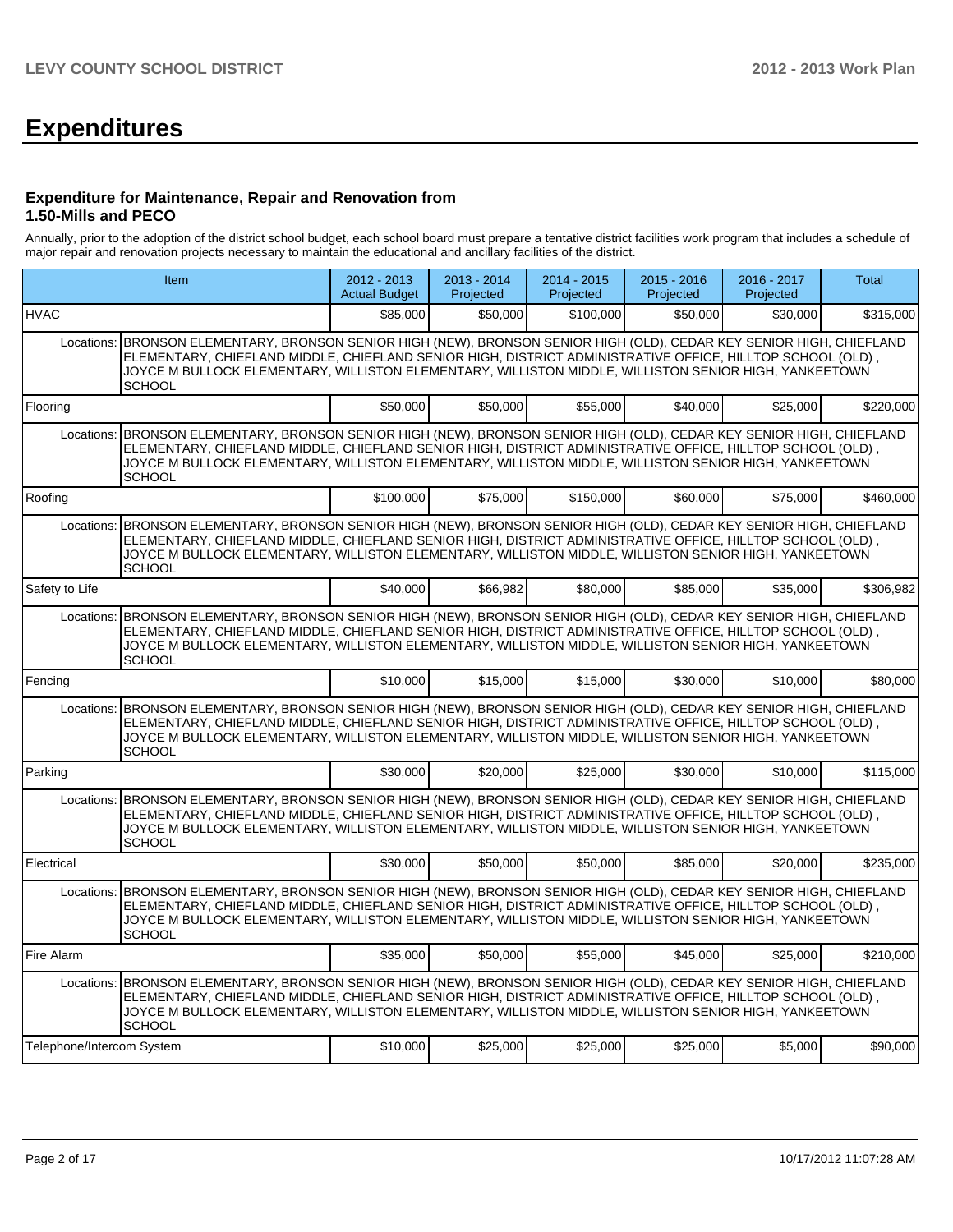|                                   | Locations: BRONSON ELEMENTARY, BRONSON SENIOR HIGH (NEW), BRONSON SENIOR HIGH (OLD), CEDAR KEY SENIOR HIGH, CHIEFLAND<br>ELEMENTARY, CHIEFLAND MIDDLE, CHIEFLAND SENIOR HIGH, DISTRICT ADMINISTRATIVE OFFICE, HILLTOP SCHOOL (OLD),<br>JOYCE M BULLOCK ELEMENTARY, WILLISTON ELEMENTARY, WILLISTON MIDDLE, WILLISTON SENIOR HIGH, YANKEETOWN<br><b>SCHOOL</b>  |                  |           |           |           |           |             |  |  |  |  |
|-----------------------------------|----------------------------------------------------------------------------------------------------------------------------------------------------------------------------------------------------------------------------------------------------------------------------------------------------------------------------------------------------------------|------------------|-----------|-----------|-----------|-----------|-------------|--|--|--|--|
| <b>IClosed Circuit Television</b> |                                                                                                                                                                                                                                                                                                                                                                | \$0 <sub>1</sub> | \$0       | \$0       | \$0       | \$0       | <b>SO</b>   |  |  |  |  |
|                                   | Locations: No Locations for this expenditure.                                                                                                                                                                                                                                                                                                                  |                  |           |           |           |           |             |  |  |  |  |
| l Paint                           |                                                                                                                                                                                                                                                                                                                                                                | \$25,000         | \$25,000  | \$35,000  | \$25,000  | \$22,000  | \$132,000   |  |  |  |  |
|                                   | Locations: BRONSON ELEMENTARY, BRONSON SENIOR HIGH (NEW), BRONSON SENIOR HIGH (OLD), CEDAR KEY SENIOR HIGH, CHIEFLAND<br>, ELEMENTARY, CHIEFLAND MIDDLE, CHIEFLAND SENIOR HIGH, DISTRICT ADMINISTRATIVE OFFICE, HILLTOP SCHOOL (OLD)<br>JOYCE M BULLOCK ELEMENTARY, WILLISTON ELEMENTARY, WILLISTON MIDDLE, WILLISTON SENIOR HIGH, YANKEETOWN<br><b>SCHOOL</b> |                  |           |           |           |           |             |  |  |  |  |
| Maintenance/Repair                |                                                                                                                                                                                                                                                                                                                                                                | \$125,000        | \$65,000  | \$65,000  | \$65,000  | \$95,000  | \$415,000   |  |  |  |  |
|                                   | Locations: BRONSON SENIOR HIGH (OLD), CEDAR KEY SENIOR HIGH, CHIEFLAND SENIOR HIGH, DISTRICT ADMINISTRATIVE OFFICE,<br>HILLTOP SCHOOL (OLD), JOYCE M BULLOCK ELEMENTARY, WILLISTON ELEMENTARY, WILLISTON MIDDLE, WILLISTON SENIOR<br><b>HIGH, YANKEETOWN SCHOOL</b>                                                                                            |                  |           |           |           |           |             |  |  |  |  |
|                                   | <b>Sub Total:</b>                                                                                                                                                                                                                                                                                                                                              | \$540,000        | \$491,982 | \$655,000 | \$540,000 | \$352,000 | \$2,578,982 |  |  |  |  |

| <b>IPECO</b><br>) Maintenance Expenditures | \$0       | \$0       | \$255,545 | \$299.554 | \$330,769 | \$885,868   |
|--------------------------------------------|-----------|-----------|-----------|-----------|-----------|-------------|
| <b>1.50 Mill Sub Total: I</b>              | \$625,852 | \$756,482 | \$848,705 | \$695,446 | \$238,731 | \$3,165,216 |

| <b>Other Items</b>                                                                                                                                                                                                                                                                                                                                    | $2012 - 2013$<br><b>Actual Budget</b>                                                                                                                                                                                                                                                                                            | $2013 - 2014$<br>Projected | $2014 - 2015$<br>Projected | $2015 - 2016$<br>Projected | 2016 - 2017<br>Projected | <b>Total</b> |  |  |  |
|-------------------------------------------------------------------------------------------------------------------------------------------------------------------------------------------------------------------------------------------------------------------------------------------------------------------------------------------------------|----------------------------------------------------------------------------------------------------------------------------------------------------------------------------------------------------------------------------------------------------------------------------------------------------------------------------------|----------------------------|----------------------------|----------------------------|--------------------------|--------------|--|--|--|
| Repair Plumbing                                                                                                                                                                                                                                                                                                                                       | \$12,000                                                                                                                                                                                                                                                                                                                         | \$12,000                   | \$35,000                   | \$75,000                   | \$35,000                 | \$169,000    |  |  |  |
| Locations BRONSON ELEMENTARY, BRONSON SENIOR HIGH (NEW), BRONSON SENIOR HIGH (OLD), CEDAR KEY SENIOR HIGH,<br>CHIEFLAND ELEMENTARY, CHIEFLAND MIDDLE, CHIEFLAND SENIOR HIGH, DISTRICT ADMINISTRATIVE OFFICE, HILLTOP<br>SCHOOL (OLD), JOYCE M BULLOCK ELEMENTARY, WILLISTON ELEMENTARY, WILLISTON MIDDLE, WILLISTON SENIOR HIGH,<br>YANKEETOWN SCHOOL |                                                                                                                                                                                                                                                                                                                                  |                            |                            |                            |                          |              |  |  |  |
| Re-Finish Gym Floors                                                                                                                                                                                                                                                                                                                                  | \$25,000                                                                                                                                                                                                                                                                                                                         | \$25,000                   | \$30,000                   | \$30,000                   | \$30,000                 | \$140.000    |  |  |  |
| Locations BRONSON SENIOR HIGH (NEW), BRONSON SENIOR HIGH (OLD), CEDAR KEY SENIOR HIGH, CHIEFLAND MIDDLE, CHIEFLAND<br>SENIOR HIGH, WILLISTON MIDDLE, WILLISTON SENIOR HIGH, YANKEETOWN SCHOOL                                                                                                                                                         |                                                                                                                                                                                                                                                                                                                                  |                            |                            |                            |                          |              |  |  |  |
| <b>Lighting Upgrade</b>                                                                                                                                                                                                                                                                                                                               | \$5.000                                                                                                                                                                                                                                                                                                                          | \$50,000                   | \$50,000                   | \$50,000                   | \$15,000                 | \$170,000    |  |  |  |
| Locations BRONSON ELEMENTARY, BRONSON SENIOR HIGH (NEW), CHIEFLAND ELEMENTARY, CHIEFLAND MIDDLE                                                                                                                                                                                                                                                       |                                                                                                                                                                                                                                                                                                                                  |                            |                            |                            |                          |              |  |  |  |
| <b>Energy Management</b>                                                                                                                                                                                                                                                                                                                              | \$7,500                                                                                                                                                                                                                                                                                                                          | \$7,500                    | \$60,000                   | \$75,000                   | \$7.500                  | \$157,500    |  |  |  |
| Locations BRONSON ELEMENTARY, BRONSON SENIOR HIGH (NEW), BRONSON SENIOR HIGH (OLD), CEDAR KEY SENIOR HIGH,<br>CHIEFLAND ELEMENTARY, CHIEFLAND MIDDLE, CHIEFLAND SENIOR HIGH, DISTRICT ADMINISTRATIVE OFFICE, HILLTOP<br>SCHOOL (OLD), JOYCE M BULLOCK ELEMENTARY, WILLISTON ELEMENTARY, WILLISTON MIDDLE, WILLISTON SENIOR HIGH,<br>YANKEETOWN SCHOOL |                                                                                                                                                                                                                                                                                                                                  |                            |                            |                            |                          |              |  |  |  |
| Technology Infrastructure                                                                                                                                                                                                                                                                                                                             | \$6,352                                                                                                                                                                                                                                                                                                                          | \$60,000                   | \$100,000                  | \$100,000                  | \$50,000                 | \$316,352    |  |  |  |
| YANKEETOWN SCHOOL                                                                                                                                                                                                                                                                                                                                     | Locations BRONSON ELEMENTARY, BRONSON SENIOR HIGH (NEW), BRONSON SENIOR HIGH (OLD), CEDAR KEY SENIOR HIGH,<br>CHIEFLAND ELEMENTARY, CHIEFLAND MIDDLE, CHIEFLAND SENIOR HIGH, DISTRICT ADMINISTRATIVE OFFICE, HILLTOP<br>SCHOOL (OLD), JOYCE M BULLOCK ELEMENTARY, WILLISTON ELEMENTARY, WILLISTON MIDDLE, WILLISTON SENIOR HIGH, |                            |                            |                            |                          |              |  |  |  |
| Plumbing                                                                                                                                                                                                                                                                                                                                              | \$20,000                                                                                                                                                                                                                                                                                                                         | \$90,000                   | \$95,000                   | \$75,000                   | \$60,000                 | \$340,000    |  |  |  |
| Locations BRONSON ELEMENTARY, BRONSON SENIOR HIGH (NEW), BRONSON SENIOR HIGH (OLD), CEDAR KEY SENIOR HIGH,<br>CHIEFLAND ELEMENTARY, CHIEFLAND MIDDLE, CHIEFLAND SENIOR HIGH, DISTRICT ADMINISTRATIVE OFFICE, HILLTOP<br>SCHOOL (OLD), JOYCE M BULLOCK ELEMENTARY, WILLISTON ELEMENTARY, WILLISTON MIDDLE, WILLISTON SENIOR HIGH,<br>YANKEETOWN SCHOOL |                                                                                                                                                                                                                                                                                                                                  |                            |                            |                            |                          |              |  |  |  |
| Site Drainage                                                                                                                                                                                                                                                                                                                                         | \$10,000                                                                                                                                                                                                                                                                                                                         | \$20,000                   | \$79,250                   | \$50,000                   | \$20,000                 | \$179,250    |  |  |  |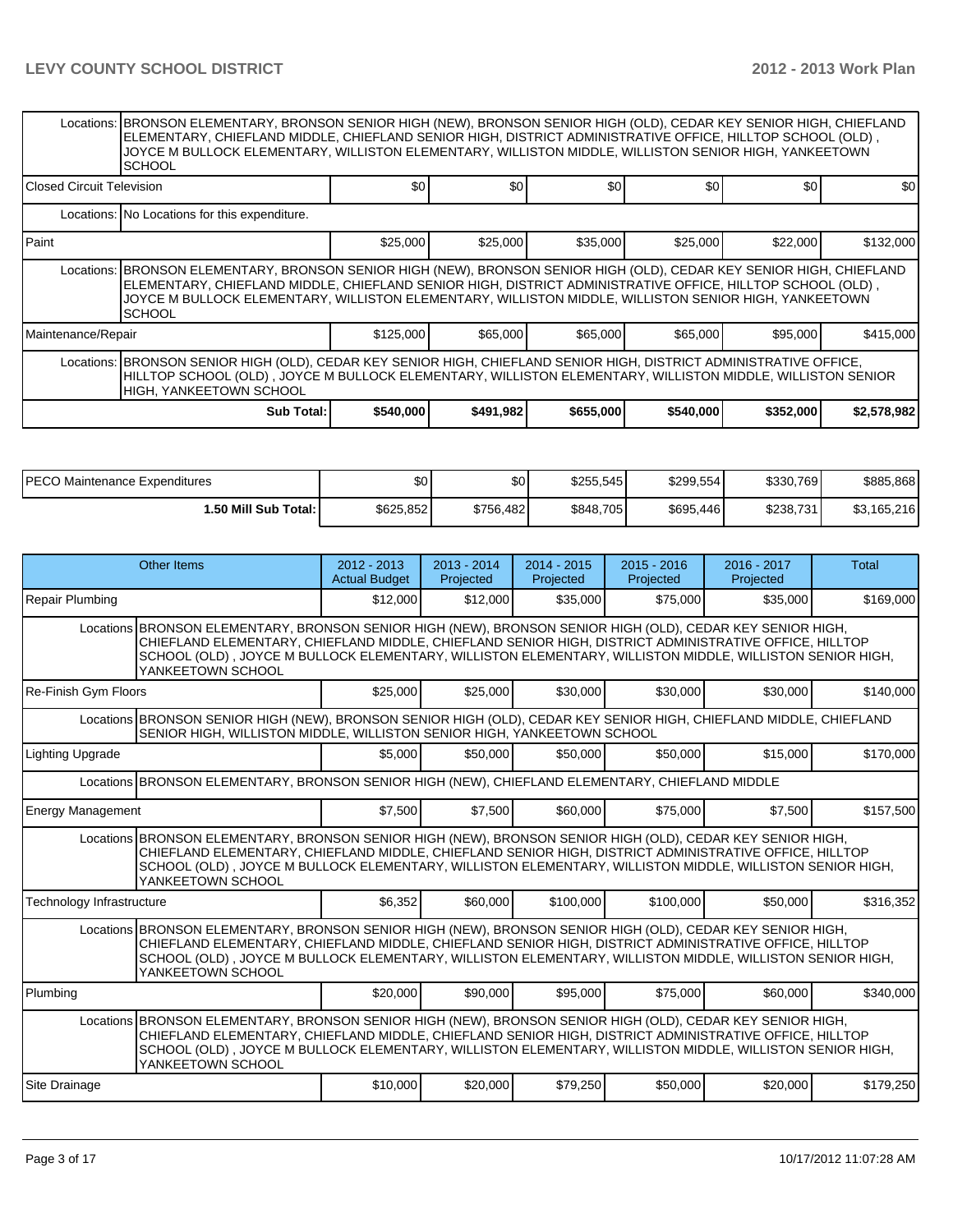| Locations BRONSON ELEMENTARY, BRONSON SENIOR HIGH (NEW), BRONSON SENIOR HIGH (OLD), CEDAR KEY SENIOR HIGH,<br>CHIEFLAND ELEMENTARY, CHIEFLAND MIDDLE, CHIEFLAND SENIOR HIGH, DISTRICT ADMINISTRATIVE OFFICE, HILLTOP<br>SCHOOL (OLD), JOYCE M BULLOCK ELEMENTARY, WILLISTON ELEMENTARY, WILLISTON MIDDLE, WILLISTON SENIOR HIGH,<br><b>IYANKEETOWN SCHOOL</b> |           |           |             |           |           |             |
|---------------------------------------------------------------------------------------------------------------------------------------------------------------------------------------------------------------------------------------------------------------------------------------------------------------------------------------------------------------|-----------|-----------|-------------|-----------|-----------|-------------|
| Total: I                                                                                                                                                                                                                                                                                                                                                      | \$625.852 | \$756.482 | \$1.104.250 | \$995,000 | \$569,500 | \$4.051.084 |

#### **Local 1.50 Mill Expenditure For Maintenance, Repair and Renovation**

Anticipated expenditures expected from local funding sources over the years covered by the current work plan.

| Item                                                         | 2012 - 2013<br><b>Actual Budget</b> | $2013 - 2014$<br>Projected | $2014 - 2015$<br>Projected | $2015 - 2016$<br>Projected | 2016 - 2017<br>Projected | <b>Total</b> |
|--------------------------------------------------------------|-------------------------------------|----------------------------|----------------------------|----------------------------|--------------------------|--------------|
| Remaining Maint and Repair from 1.5 Mills                    | \$625,852                           | \$756,482                  | \$848,705                  | \$695,446                  | \$238,731                | \$3,165,216  |
| Maintenance/Repair Salaries                                  | \$150,000                           | \$150,000                  | \$150,000                  | \$150,000                  | \$0                      | \$600,000    |
| School Bus Purchases                                         | \$500,000                           | \$600,000                  | \$600,000                  | \$600,000                  | \$600,000                | \$2,900,000  |
| Other Vehicle Purchases                                      | \$0                                 | \$0                        | \$0                        | \$0                        | \$0                      | \$0          |
| Capital Outlay Equipment                                     | \$200,000                           | \$200,000                  | \$200,000                  | \$200,000                  | \$200,000                | \$1,000,000  |
| Rent/Lease Payments                                          | \$0                                 | \$0                        | \$0                        | \$0                        | \$0                      | \$0          |
| <b>COP Debt Service</b>                                      | \$658,501                           | \$660,507                  | \$661,507                  | \$661,507                  | \$661,507                | \$3,303,529  |
| Rent/Lease Relocatables                                      | \$0                                 | \$0                        | \$0                        | \$0                        | \$0                      | \$0          |
| <b>Environmental Problems</b>                                | \$0                                 | \$0                        | \$0                        | \$0                        | \$0                      | \$0          |
| s.1011.14 Debt Service                                       | \$0                                 | \$0                        | \$0                        | \$0                        | \$0                      | \$0          |
| <b>Special Facilities Construction Account</b>               | \$0                                 | \$0                        | \$0                        | \$0                        | \$0                      | \$0          |
| Premiums for Property Casualty Insurance - 1011.71<br>(4a,b) | \$595,000                           | \$595,000                  | \$595,000                  | \$595,000                  | \$595,000                | \$2,975,000  |
| Qualified School Construction Bonds (QSCB)                   | \$0                                 | \$0                        | \$0                        | \$0                        | \$0                      | \$0          |
| Qualified Zone Academy Bonds (QZAB)                          | \$0                                 | \$0                        | \$0                        | \$0                        | \$0                      | \$0          |
| <b>Local Expenditure Totals:</b>                             | \$2,729,353                         | \$2,961,989                | \$3,055,212                | \$2,901,953                | \$2,295,238              | \$13,943,745 |

# **Revenue**

#### **1.50 Mill Revenue Source**

Schedule of Estimated Capital Outlay Revenue from each currently approved source which is estimated to be available for expenditures on the projects included in the tentative district facilities work program. All amounts are NET after considering carryover balances, interest earned, new COP's, 1011.14 and 1011.15 loans, etc. Districts cannot use 1.5-Mill funds for salaries except for those explicitly associated with maintenance/repair projects. (1011.71 (5), F.S.)

| <b>Item</b>                                                                         | <b>Fund</b> | $2012 - 2013$<br><b>Actual Value</b> | $2013 - 2014$<br>Projected | $2014 - 2015$<br>Projected | $2015 - 2016$<br>Projected | $2016 - 2017$<br>Projected | Total           |
|-------------------------------------------------------------------------------------|-------------|--------------------------------------|----------------------------|----------------------------|----------------------------|----------------------------|-----------------|
| $(1)$ Non-exempt property<br>lassessed valuation                                    |             | \$1,770,653,447                      | \$1,888,378,851            | \$1,948,535,147            | \$2,022,055,521            | \$2,114,980,862            | \$9,744,603,828 |
| $(2)$ The Millege projected for<br>discretionary capital outlay per<br>ls.1011.71   |             | 1.50                                 | 1.50                       | 1.50                       | 1.50                       | 1.50 <sub>l</sub>          |                 |
| $(3)$ Full value of the 1.50-Mill<br>discretionary capital outlay per<br>ls.1011.71 |             | \$2,974,698                          | \$3,172,476                | \$3,273,539                | \$3,397,053                | \$3,553,168                | \$16,370,934    |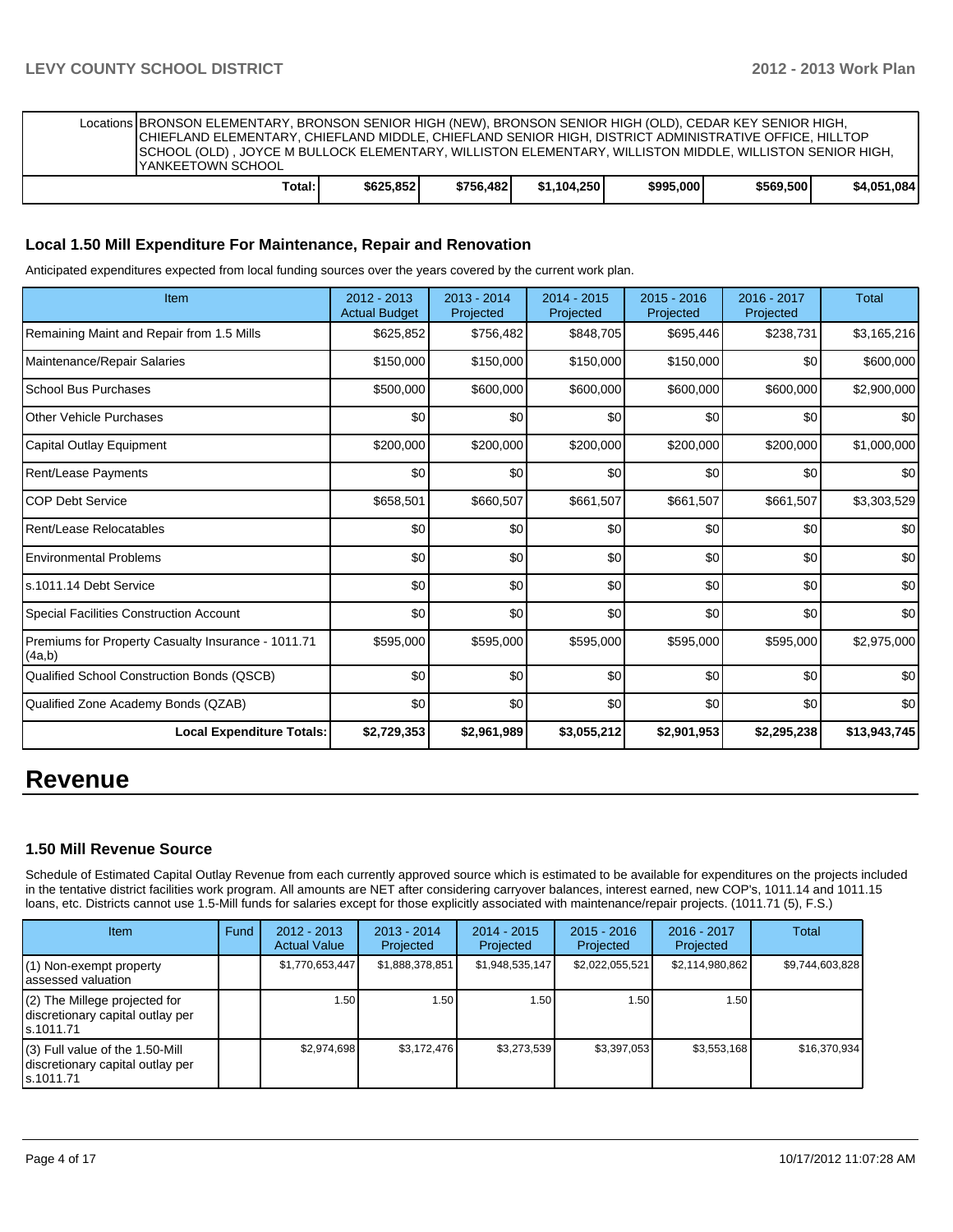| $(4)$ Value of the portion of the 1.50<br>l-Mill ACTUALLY levied | 370 | \$2.549.741 | \$3.172.476 | \$3.273.539 | \$3,397,053 | \$3,553,168      | \$15.945.977 |
|------------------------------------------------------------------|-----|-------------|-------------|-------------|-------------|------------------|--------------|
| $(5)$ Difference of lines $(3)$ and $(4)$                        |     | \$424.957   | \$0         | \$0         | \$0         | \$0 <sub>1</sub> | \$424.957    |

# **PECO Revenue Source**

The figure in the row designated "PECO Maintenance" will be subtracted from funds available for new construction because PECO maintenance dollars cannot be used for new construction.

| Item                                  | Fund | $2012 - 2013$<br><b>Actual Budget</b> | $2013 - 2014$<br>Projected | $2014 - 2015$<br>Projected | $2015 - 2016$<br>Projected | $2016 - 2017$<br>Projected | Total     |
|---------------------------------------|------|---------------------------------------|----------------------------|----------------------------|----------------------------|----------------------------|-----------|
| <b>IPECO New Construction</b>         | 340  | \$0 <sub>1</sub>                      | \$0                        | \$18,829                   | \$6,379                    | \$0                        | \$25,208  |
| <b>IPECO Maintenance Expenditures</b> |      | \$0                                   | \$0                        | \$255.545                  | \$299.554                  | \$330,769                  | \$885,868 |
|                                       |      | \$0                                   | \$0 I                      | \$274.374                  | \$305,933                  | \$330.769                  | \$911,076 |

### **CO & DS Revenue Source**

Revenue from Capital Outlay and Debt Service funds.

| <b>Item</b>                                        | Fund | $2012 - 2013$<br><b>Actual Budget</b> | $2013 - 2014$<br>Projected | $2014 - 2015$<br>Projected | $2015 - 2016$<br>Projected | 2016 - 2017<br>Projected | Total     |
|----------------------------------------------------|------|---------------------------------------|----------------------------|----------------------------|----------------------------|--------------------------|-----------|
| ICO & DS Cash Flow-through<br><b>I</b> Distributed | 360  | \$37,716                              | \$37,716                   | \$37,716                   | \$37,716                   | \$37,716                 | \$188,580 |
| ICO & DS Interest on<br>Undistributed CO           | 360  | \$2,341                               | \$2,341                    | \$2,341                    | \$2.341                    | \$2.341                  | \$11,705  |
|                                                    |      | \$40,057                              | \$40,057                   | \$40,057                   | \$40,057                   | \$40,057                 | \$200.285 |

#### **Fair Share Revenue Source**

All legally binding commitments for proportionate fair-share mitigation for impacts on public school facilities must be included in the 5-year district work program.

Nothing reported for this section.

#### **Sales Surtax Referendum**

Specific information about any referendum for a 1-cent or ½-cent surtax referendum during the previous year.

**Did the school district hold a surtax referendum during the past fiscal year 2011 - 2012?**

No

#### **Additional Revenue Source**

Any additional revenue sources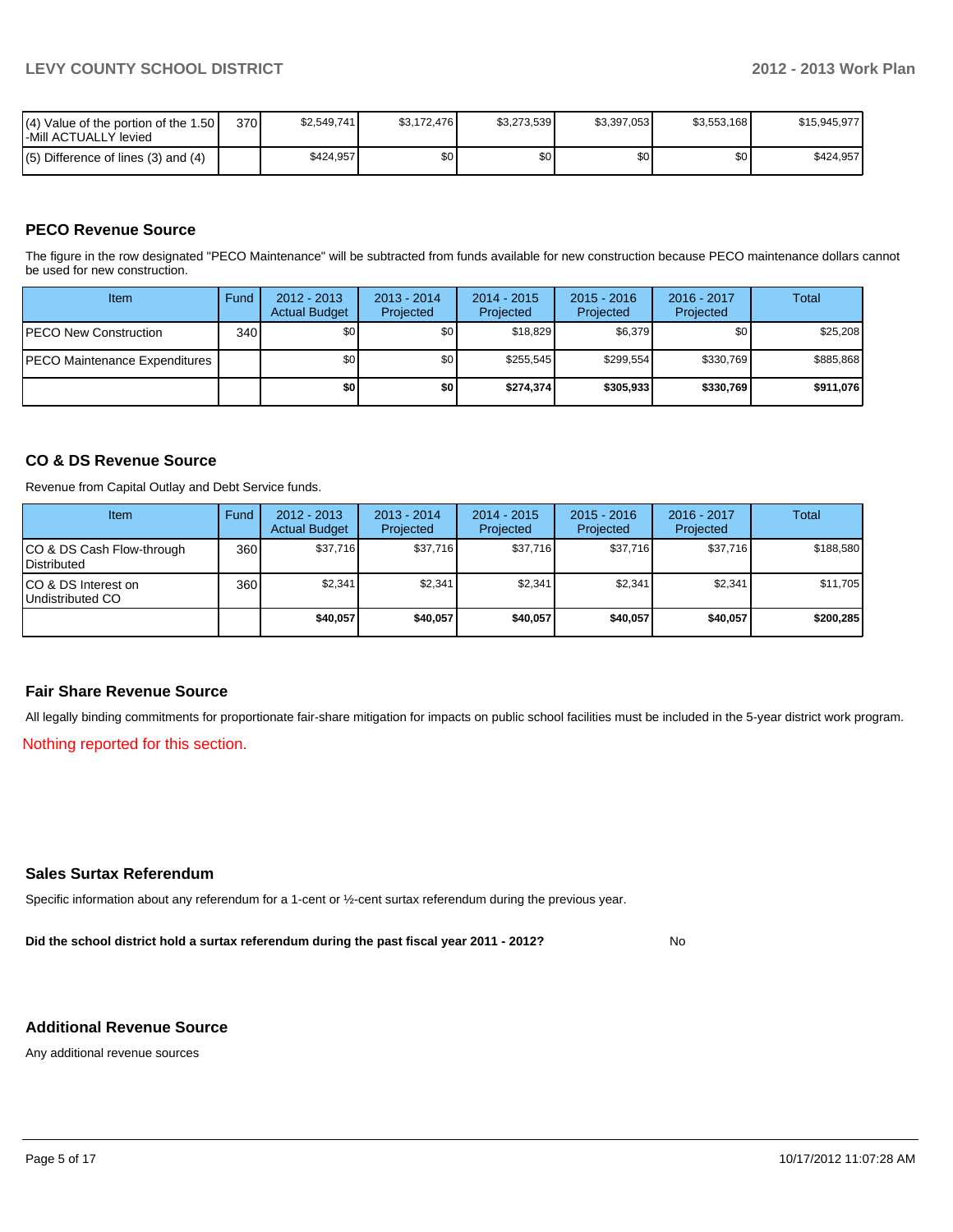# **LEVY COUNTY SCHOOL DISTRICT 2012 - 2013 Work Plan**

| Item                                                                                                               | 2012 - 2013<br><b>Actual Value</b> | 2013 - 2014<br>Projected | 2014 - 2015<br>Projected | 2015 - 2016<br>Projected | 2016 - 2017<br>Projected | <b>Total</b>  |
|--------------------------------------------------------------------------------------------------------------------|------------------------------------|--------------------------|--------------------------|--------------------------|--------------------------|---------------|
| Proceeds from a s.1011.14/15 F.S. Loans                                                                            | \$0                                | \$0                      | \$0                      | \$0                      | \$0                      | \$0           |
| District Bonds - Voted local bond<br>referendum proceeds per s.9, Art VII<br><b>State Constitution</b>             | \$0                                | \$0                      | \$0                      | \$0                      | \$0                      | \$0           |
| Proceeds from Special Act Bonds                                                                                    | \$0                                | \$0                      | \$0                      | \$0                      | \$0                      | \$0           |
| Estimated Revenue from CO & DS Bond<br>Sale                                                                        | \$0                                | \$0                      | \$0                      | \$0                      | \$0                      | \$0           |
| Proceeds from Voted Capital<br>Improvements millage                                                                | \$0                                | \$0                      | \$0                      | \$0                      | \$0                      | \$0           |
| Other Revenue for Other Capital Projects                                                                           | \$0                                | \$0                      | \$0                      | \$0                      | \$0                      | \$0           |
| Proceeds from 1/2 cent sales surtax<br>authorized by school board                                                  | \$0                                | \$0                      | \$0                      | \$0                      | \$0                      | \$0           |
| Proceeds from local governmental<br>infrastructure sales surtax                                                    | \$0                                | \$0                      | \$0                      | \$0                      | \$0                      | \$0           |
| Proceeds from Certificates of<br>Participation (COP's) Sale                                                        | \$0                                | \$0                      | \$0                      | \$0                      | \$0                      | \$0           |
| Classrooms First Bond proceeds amount<br>authorized in FY 1997-98                                                  | \$0                                | \$0                      | \$0                      | \$0                      | \$0                      | \$0           |
| <b>Classrooms for Kids</b>                                                                                         | \$0                                | \$0                      | \$0                      | \$0                      | \$0                      | \$0           |
| <b>District Equity Recognition</b>                                                                                 | \$0                                | \$0                      | \$0                      | \$0                      | \$0                      | \$0           |
| <b>Federal Grants</b>                                                                                              | \$0                                | \$0                      | \$0                      | \$0                      | \$0                      | \$0           |
| Proportionate share mitigation (actual<br>cash revenue only, not in kind donations)                                | \$0                                | \$0                      | \$0                      | \$0                      | \$0                      | \$0           |
| Impact fees received                                                                                               | \$50,000                           | \$50,000                 | \$50,000                 | \$0                      | \$0                      | \$150,000     |
| Private donations                                                                                                  | \$0                                | \$0                      | \$0                      | \$0                      | \$0                      | \$0           |
| Grants from local governments or not-for-<br>profit organizations                                                  | \$0                                | \$0                      | \$0                      | \$0                      | \$0                      | \$0           |
| Interest, Including Profit On Investment                                                                           | \$0                                | \$0                      | \$0                      | \$0                      | \$0                      | \$0           |
| Revenue from Bonds pledging proceeds<br>from 1 cent or 1/2 cent Sales Surtax                                       | \$0                                | \$0                      | \$0                      | \$0                      | \$0                      | \$0           |
| <b>Total Fund Balance Carried Forward</b>                                                                          | \$2,000,000                        | \$1,331,430              | \$0                      | \$0                      | \$0                      | \$3,331,430   |
| General Capital Outlay Obligated Fund<br><b>Balance Carried Forward From Total</b><br>Fund Balance Carried Forward | \$0                                | \$0                      | \$0                      | \$0                      | \$0                      | \$0           |
| Special Facilities Construction Account                                                                            | \$0                                | \$0                      | \$0                      | \$0                      | \$0                      | \$0           |
| One Cent - 1/2 Cent Sales Surtax Debt<br>Service From Total Fund Balance Carried<br>Forward                        | \$0                                | \$0                      | \$0                      | \$0                      | \$0                      | \$0           |
| Capital Outlay Projects Funds Balance<br>Carried Forward From Total Fund<br><b>Balance Carried Forward</b>         | (\$1,331,430)                      | (\$1,331,430)            | \$0                      | \$0                      | \$0                      | (\$2,662,860) |
| <b>Subtotal</b>                                                                                                    | \$718,570                          | \$50,000                 | \$50,000                 | \$0                      | \$0                      | \$818,570     |

# **Total Revenue Summary**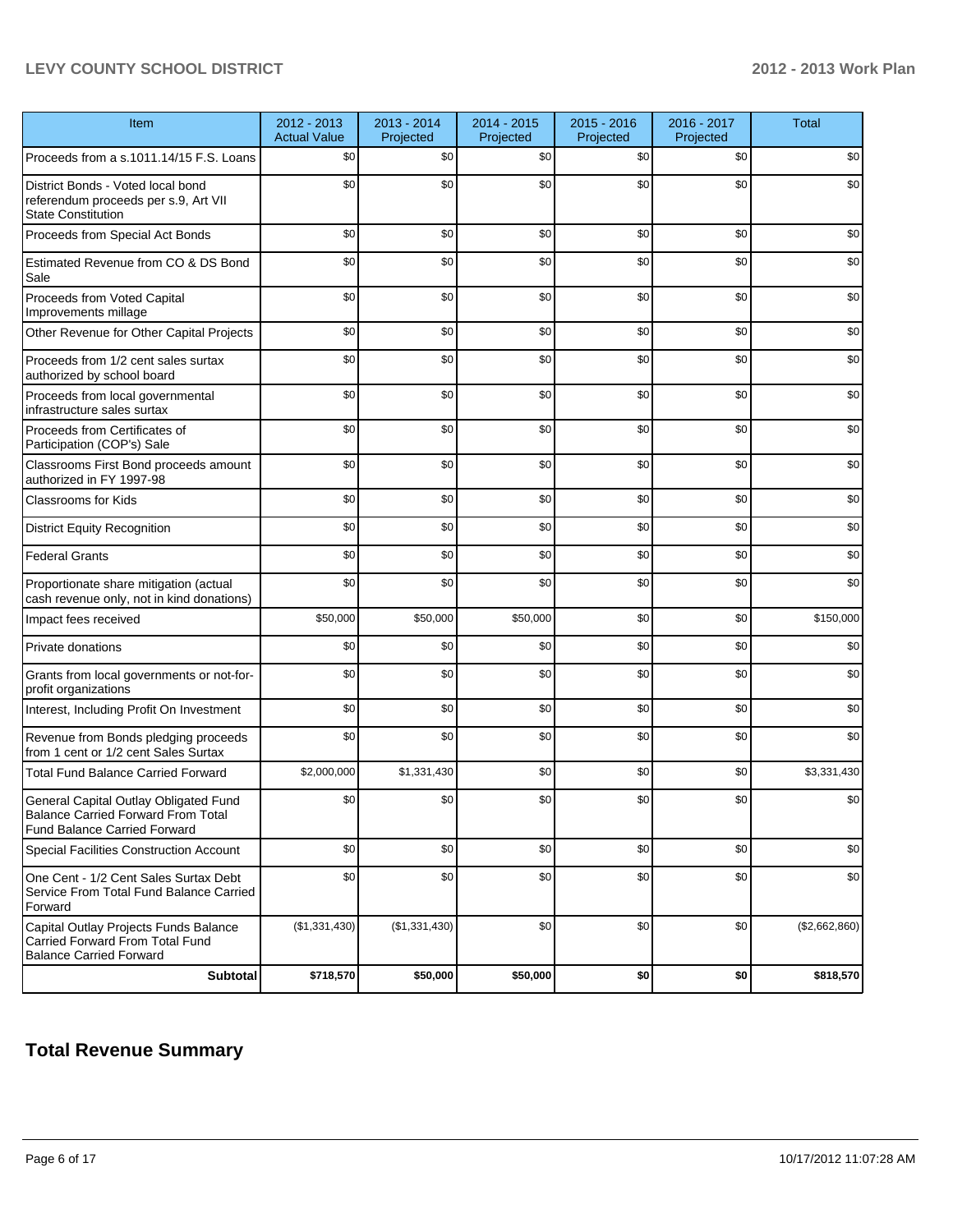# **LEVY COUNTY SCHOOL DISTRICT 2012 - 2013 Work Plan**

| <b>Item Name</b>                                           | 2012 - 2013<br><b>Budget</b> | $2013 - 2014$<br>Projected | $2014 - 2015$<br>Projected | $2015 - 2016$<br>Projected | $2016 - 2017$<br>Projected | <b>Five Year Total</b> |
|------------------------------------------------------------|------------------------------|----------------------------|----------------------------|----------------------------|----------------------------|------------------------|
| Local 1.5 Mill Discretionary Capital Outlay<br>Revenue     | \$2,549,741                  | \$3,172,476                | \$3,273,539                | \$3,397,053                | \$3,553,168                | \$15,945,977           |
| PECO and 1.5 Mill Maint and Other 1.5<br>Mill Expenditures | $(\$2,729,353)$              | (\$2,961,989)              | (\$3,055,212)              | (\$2,901,953)              | $(\$2,295,238)$            | (\$13,943,745)         |
| PECO Maintenance Revenue                                   | \$0                          | \$0                        | \$255.545                  | \$299.554                  | \$330.769                  | \$885,868              |
| Available 1.50 Mill for New<br><b>Construction</b>         | (\$179,612)                  | \$210.487                  | \$218.327                  | \$495.100                  | \$1,257,930                | \$2,002,232            |

| Item Name                            | 2012 - 2013<br><b>Budget</b> | $2013 - 2014$<br>Projected | $2014 - 2015$<br>Projected | $2015 - 2016$<br>Projected | $2016 - 2017$<br>Projected | <b>Five Year Total</b> |
|--------------------------------------|------------------------------|----------------------------|----------------------------|----------------------------|----------------------------|------------------------|
| CO & DS Revenue                      | \$40,057                     | \$40,057                   | \$40,057                   | \$40,057                   | \$40,057                   | \$200,285              |
| <b>PECO New Construction Revenue</b> | \$0                          | \$0                        | \$18,829                   | \$6,379                    | \$0                        | \$25,208               |
| Other/Additional Revenue             | \$718,570                    | \$50,000                   | \$50,000                   | \$0                        | \$0                        | \$818,570              |
| <b>Total Additional Revenuel</b>     | \$758,627                    | \$90,057                   | \$108,886                  | \$46,436                   | \$40,057                   | \$1,044,063            |
| <b>Total Available Revenue</b>       | \$579,015                    | \$300.544                  | \$327.213                  | \$541,536                  | \$1,297,987                | \$3,046,295            |

# **Project Schedules**

### **Capacity Project Schedules**

A schedule of capital outlay projects necessary to ensure the availability of satisfactory classrooms for the projected student enrollment in K-12 programs.

Nothing reported for this section.

| <b>Planned Cost:</b>     |  |  |  |
|--------------------------|--|--|--|
| <b>Student Stations:</b> |  |  |  |
| <b>Total Classrooms:</b> |  |  |  |
| Gross Sq Ft:             |  |  |  |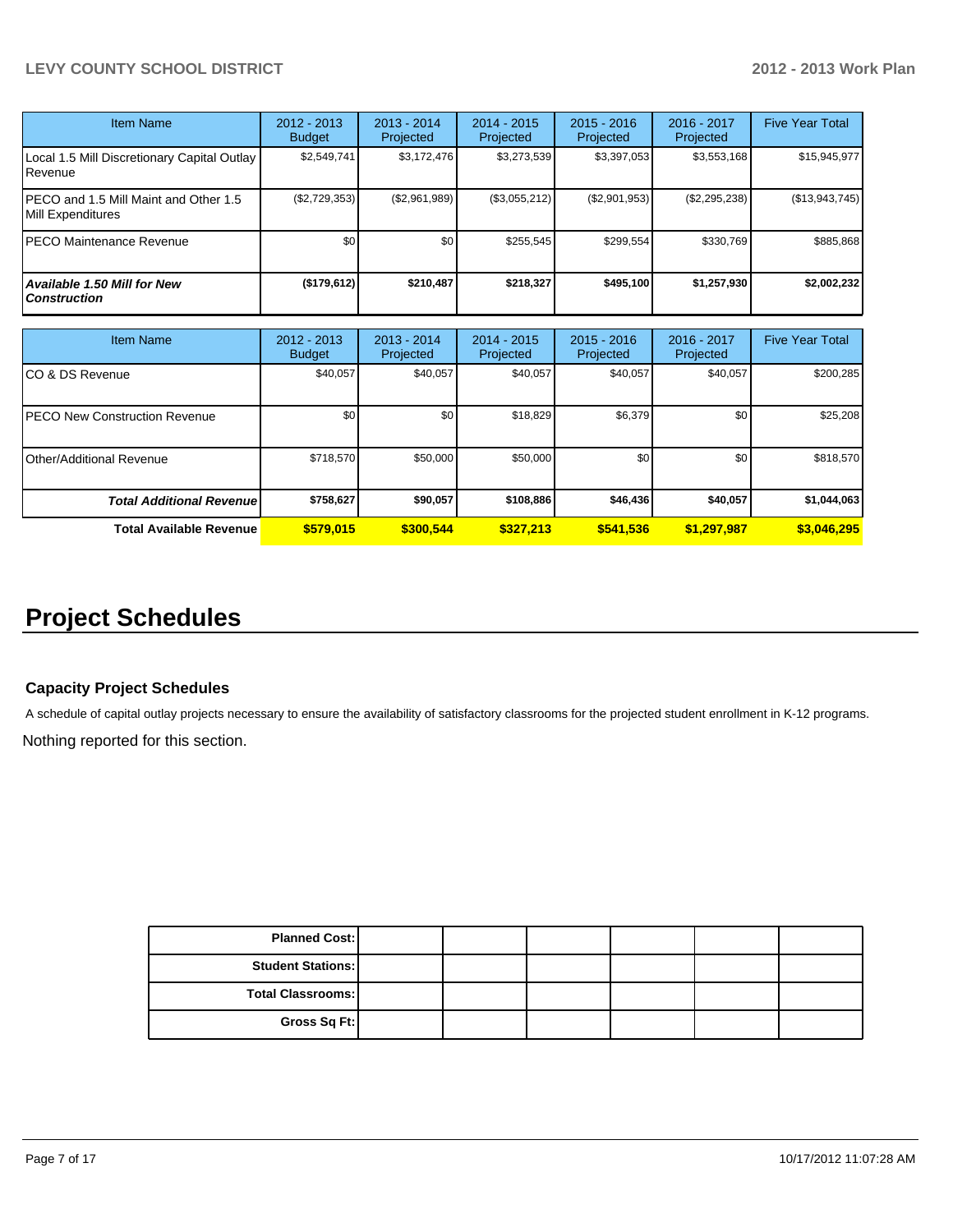# **Other Project Schedules**

Major renovations, remodeling, and additions of capital outlay projects that do not add capacity to schools.

| <b>Project Description</b>                                                                                                   | Location                                                  | $2012 - 2013$<br><b>Actual Budget</b> | $2013 - 2014$<br>Projected | $2014 - 2015$<br>Projected | $2015 - 2016$<br>Projected | $2016 - 2017$<br>Projected | <b>Total</b>    | Funded             |
|------------------------------------------------------------------------------------------------------------------------------|-----------------------------------------------------------|---------------------------------------|----------------------------|----------------------------|----------------------------|----------------------------|-----------------|--------------------|
| Build Physical Education<br>covered play area and PE<br>Storage                                                              | <b>JOYCE M BULLOCK</b><br><b>ELEMENTARY</b>               | \$0                                   | \$30,000                   | \$0                        | \$0                        | \$0                        | \$30,000 No     |                    |
| <b>Build Physical Education</b><br>covered play area and PE<br>Storage on Survey                                             | <b>WILLISTON</b><br><b>ELEMENTARY</b>                     | \$0                                   | \$525,665                  | \$0                        | \$0                        | \$0                        | \$525,665 No    |                    |
| Male and Female Student<br>Toilets                                                                                           | <b>WILLISTON</b><br><b>ELEMENTARY</b>                     | \$0                                   | \$71,335                   | \$0                        | \$0                        | \$0                        | \$71,335 No     |                    |
| Build Food Service Facility-<br>Dining/Kitchen/Chair<br>Storage/Covered Patio - to be<br>built on Parcel #003 (On<br>Survey) | <b>CHIEFLAND MIDDLE</b>                                   | \$579,015                             | \$300,544                  | \$327,213                  | \$541,536                  | \$1,297,987                | \$3,046,295 Yes |                    |
| Build Bus Wash Area for<br><b>District Transportation</b><br>Department                                                      | <b>DISTRICT</b><br><b>ADMINISTRATIVE</b><br><b>OFFICE</b> | \$0                                   | \$80,000                   | \$0                        | \$0                        | \$0                        | \$80,000 No     |                    |
| Remodel Building #10 - Media<br>Center (Survey Rec)                                                                          | <b>CEDAR KEY SENIOR</b><br><b>HIGH</b>                    | \$0                                   | \$238,004                  | \$0                        | \$0                        | \$0                        | \$238,004 No    |                    |
| Remodel Building #1 for<br>Classroom Space (Survey Rec)                                                                      | CHIEFLAND MIDDLE                                          | \$0                                   | \$0                        | \$0                        | \$0                        | \$0                        |                 | \$0 <sup>Yes</sup> |
| Build 1(one) Unit of General<br>School Space                                                                                 | CHIEFLAND MIDDLE                                          | \$0                                   | \$230,003                  | \$200,000                  | \$723,717                  | \$0                        | \$1,153,720 No  |                    |
| Renovate Building #8 -<br>Gymnasium                                                                                          | <b>CHIEFLAND SENIOR</b><br><b>HIGH</b>                    | \$0                                   | \$1,143,567                | \$0                        | \$0                        | \$0                        | \$1,143,567 No  |                    |
| Build Additional Unit of School<br><b>Bus Work Bay</b>                                                                       | <b>DISTRICT</b><br><b>ADMINISTRATIVE</b><br><b>OFFICE</b> | \$0                                   | \$300,000                  | \$0                        | \$0                        | \$0                        | \$300,000 No    |                    |
| New Cafeteria                                                                                                                | <b>CHIEFLAND SENIOR</b><br><b>HIGH</b>                    | \$2,000,000                           | \$0                        | \$0                        | \$0                        | \$0                        | \$2,000,000 No  |                    |
|                                                                                                                              |                                                           | \$2,579,015                           | \$2,919,118                | \$527,213                  | \$1,265,253                | \$1,297,987                | \$8,588,586     |                    |

#### **Additional Project Schedules**

Any projects that are not identified in the last approved educational plant survey.

| <b>Project Description</b>                    | Location                  | <b>Num</b>      | 2012 - 2013<br>Classroom   Actual Budget | 2013 - 2014<br>Projected | $2014 - 2015$<br>Projected | $2015 - 2016$<br>Projected | 2016 - 2017<br>Projected | <b>Total</b>    | Funded |
|-----------------------------------------------|---------------------------|-----------------|------------------------------------------|--------------------------|----------------------------|----------------------------|--------------------------|-----------------|--------|
| New Williston<br>Middle/Senior High<br>School | Location not<br>specified | 35 <sub>1</sub> | \$0 I                                    | \$49,000,000             | \$0                        | \$0                        | \$0l                     | \$49,000,000 No |        |
|                                               |                           | 35              | \$0                                      | \$49,000,000             | \$0                        | \$0                        | \$0                      | \$49,000,000    |        |

# **Non Funded Growth Management Project Schedules**

Schedule indicating which projects, due to planned development, that CANNOT be funded from current revenues projected over the next five years.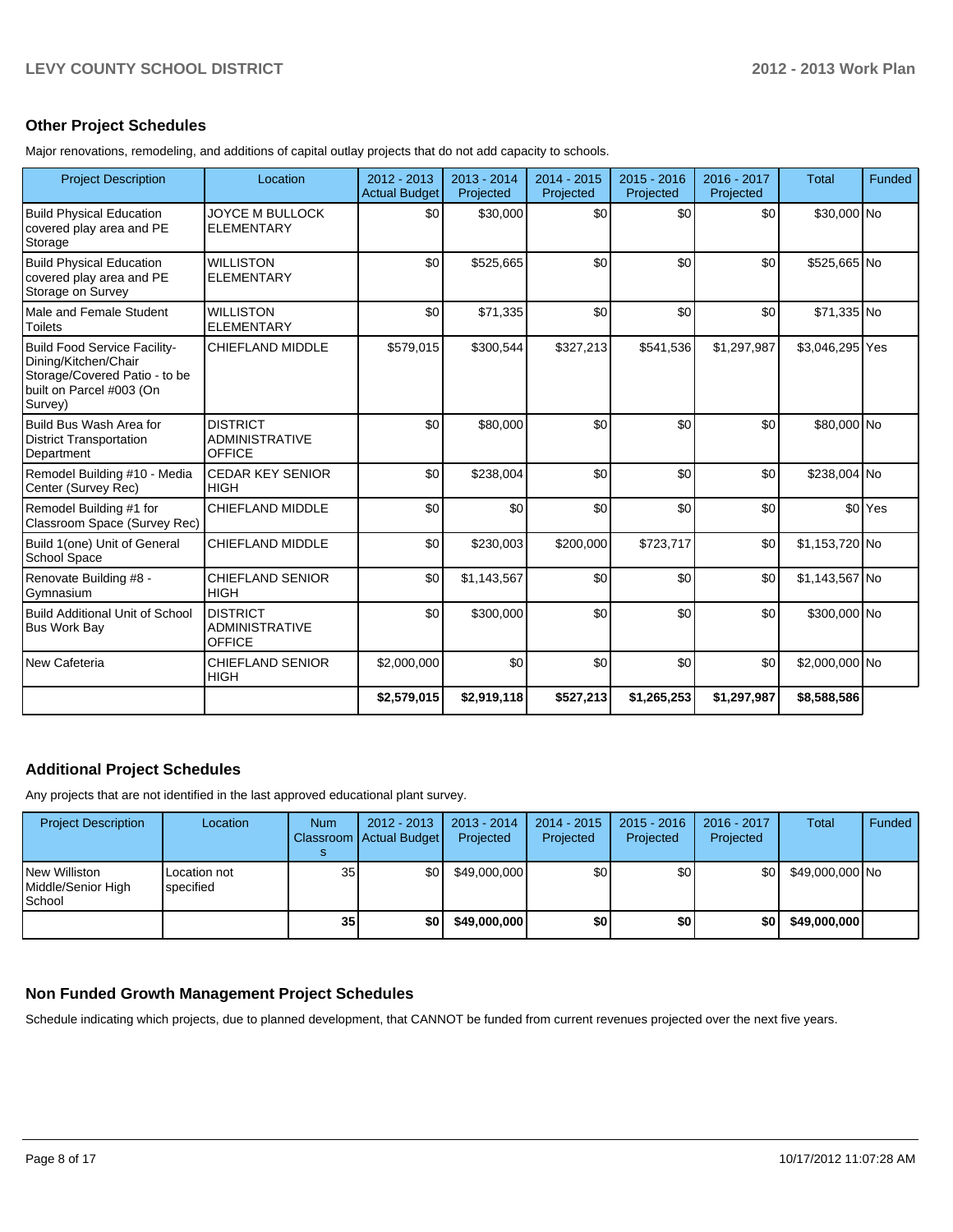Nothing reported for this section.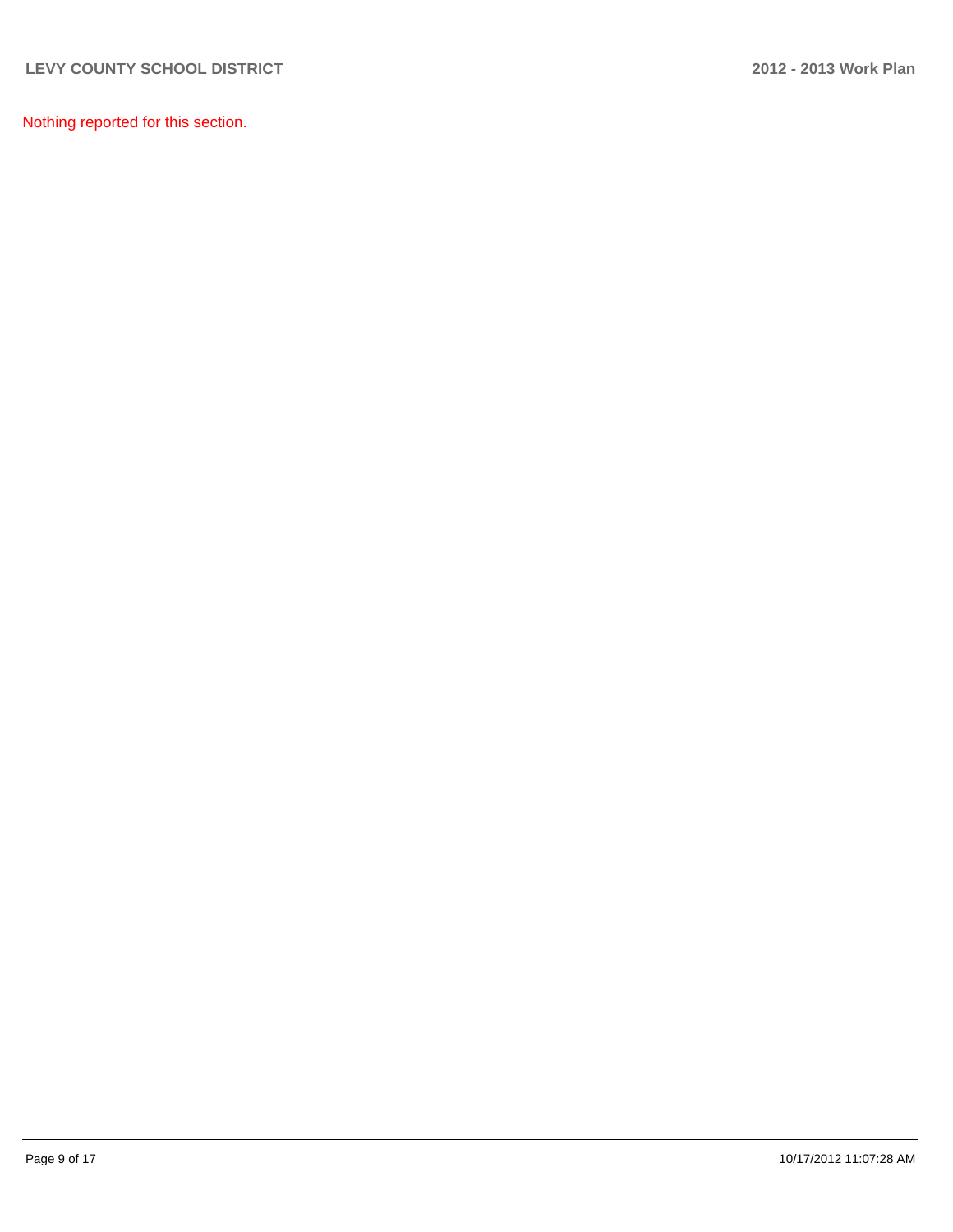# **Tracking**

# **Capacity Tracking**

| Location                               | $2012 -$<br>2013 Satis.<br>Stu. Sta. | Actual<br>$2012 -$<br><b>2013 FISH</b><br>Capacity | Actual<br>$2011 -$<br>2012<br><b>COFTE</b> | # Class<br><b>Rooms</b> | Actual<br>Average<br>$2012 -$<br>2013 Class<br><b>Size</b> | Actual<br>$2012 -$<br>2013<br><b>Utilization</b> | <b>New</b><br>Stu.<br>Capacity | <b>New</b><br>Rooms to<br>be<br>Added/Re<br>moved | Projected<br>$2016 -$<br>2017<br><b>COFTE</b> | Projected<br>$2016 -$<br>2017<br><b>Utilization</b> | Projected<br>$2016 -$<br>2017 Class<br><b>Size</b> |
|----------------------------------------|--------------------------------------|----------------------------------------------------|--------------------------------------------|-------------------------|------------------------------------------------------------|--------------------------------------------------|--------------------------------|---------------------------------------------------|-----------------------------------------------|-----------------------------------------------------|----------------------------------------------------|
| <b>BRONSON SENIOR</b><br>HIGH (OLD)    | 459                                  | 459                                                | 152                                        | 21                      | $\overline{7}$                                             | 33.00 %                                          | $-459$                         | $-7$                                              | 125                                           | 0.00%                                               | 9                                                  |
| <b>CEDAR KEY SENIOR</b><br><b>HIGH</b> | 479                                  | 431                                                | 219                                        | 22                      | 10 <sup>1</sup>                                            | 51.00 %                                          | $-116$                         | -6                                                | 175                                           | 56.00 %                                             | 11                                                 |
| CHIEFLAND SENIOR<br><b>HIGH</b>        | 714                                  | 571                                                | 458                                        | 29                      | 16                                                         | 80.00 %                                          | $-52$                          | -6                                                | 425                                           | 82.00%                                              | 18                                                 |
| CHIEFLAND MIDDLE                       | 607                                  | 546                                                | 333                                        | 26                      | 13                                                         | 61.00 %                                          | $-132$                         | $-10$                                             | 280                                           | 68.00 %                                             | 18                                                 |
| <b>WILLISTON SENIOR</b><br><b>HIGH</b> | 916                                  | 778                                                | 569                                        | 38                      | 15                                                         | 73.00 %                                          | $-916$                         | $-27$                                             | 525                                           | -380.00%                                            | 48                                                 |
| JOYCE M BULLOCK<br><b>ELEMENTARY</b>   | 734                                  | 734                                                | 546                                        | 41                      | 13                                                         | 74.00 %                                          | $\Omega$                       | -9                                                | 490                                           | 67.00 %                                             | 15                                                 |
| <b>WILLISTON MIDDLE</b>                | 693                                  | 623                                                | 436                                        | 30                      | 15                                                         | 70.00 %                                          | $\Omega$                       | $-38$                                             | 400                                           | 64.00%                                              | $-50$                                              |
| YANKEETOWN SCHOOL                      | 380                                  | 342                                                | 206                                        | 18                      | 11                                                         | 60.00 %                                          | $-18$                          | $-1$                                              | 153                                           | 47.00 %                                             | 9                                                  |
| <b>WILLISTON</b><br><b>ELEMENTARY</b>  | 658                                  | 658                                                | 483                                        | 33                      | 15                                                         | 73.00 %                                          | $-36$                          | $-2$                                              | 450                                           | 72.00 %                                             | 15                                                 |
| <b>CHIEFLAND</b><br><b>ELEMENTARY</b>  | 883                                  | 883                                                | 785                                        | 49                      | 16                                                         | 89.00 %                                          | $-59$                          | $-3$                                              | 680                                           | 83.00 %                                             | 15                                                 |
| <b>BRONSON</b><br><b>ELEMENTARY</b>    | 728                                  | 728                                                | 539                                        | 40                      | 13                                                         | 74.00 %                                          | $-96$                          | $\Omega$                                          | 475                                           | 75.00 %                                             | 12                                                 |
| <b>BRONSON SENIOR</b><br>HIGH (NEW)    | 705                                  | 634                                                | 579                                        | 32                      | 18                                                         | 91.00 %                                          | $-118$                         | $\Omega$                                          | 475                                           | 92.00%                                              | 15                                                 |
|                                        | 7,956                                | 7,387                                              | 5,306                                      | 379                     | 14                                                         | 71.83 %                                          | $-2,002$                       | $-109$                                            | 4,653                                         | 86.41 %                                             | 17                                                 |

The COFTE Projected Total (4,653) for 2016 - 2017 must match the Official Forecasted COFTE Total (4,653 ) for 2016 - 2017 before this section can be completed. In the event that the COFTE Projected Total does not match the Official forecasted COFTE, then the Balanced Projected COFTE Table should be used to balance COFTE.

| Projected COFTE for 2016 - 2017 |       |  |  |  |  |
|---------------------------------|-------|--|--|--|--|
| Elementary (PK-3)               | 1,764 |  |  |  |  |
| Middle (4-8)                    | 1,743 |  |  |  |  |
| High (9-12)                     | 1,146 |  |  |  |  |
|                                 | 4,653 |  |  |  |  |

| <b>Grade Level Type</b> | <b>Balanced Projected</b><br>COFTE for 2016 - 2017 |
|-------------------------|----------------------------------------------------|
| Elementary (PK-3)       |                                                    |
| Middle $(4-8)$          |                                                    |
| High (9-12)             |                                                    |
|                         | 4,65                                               |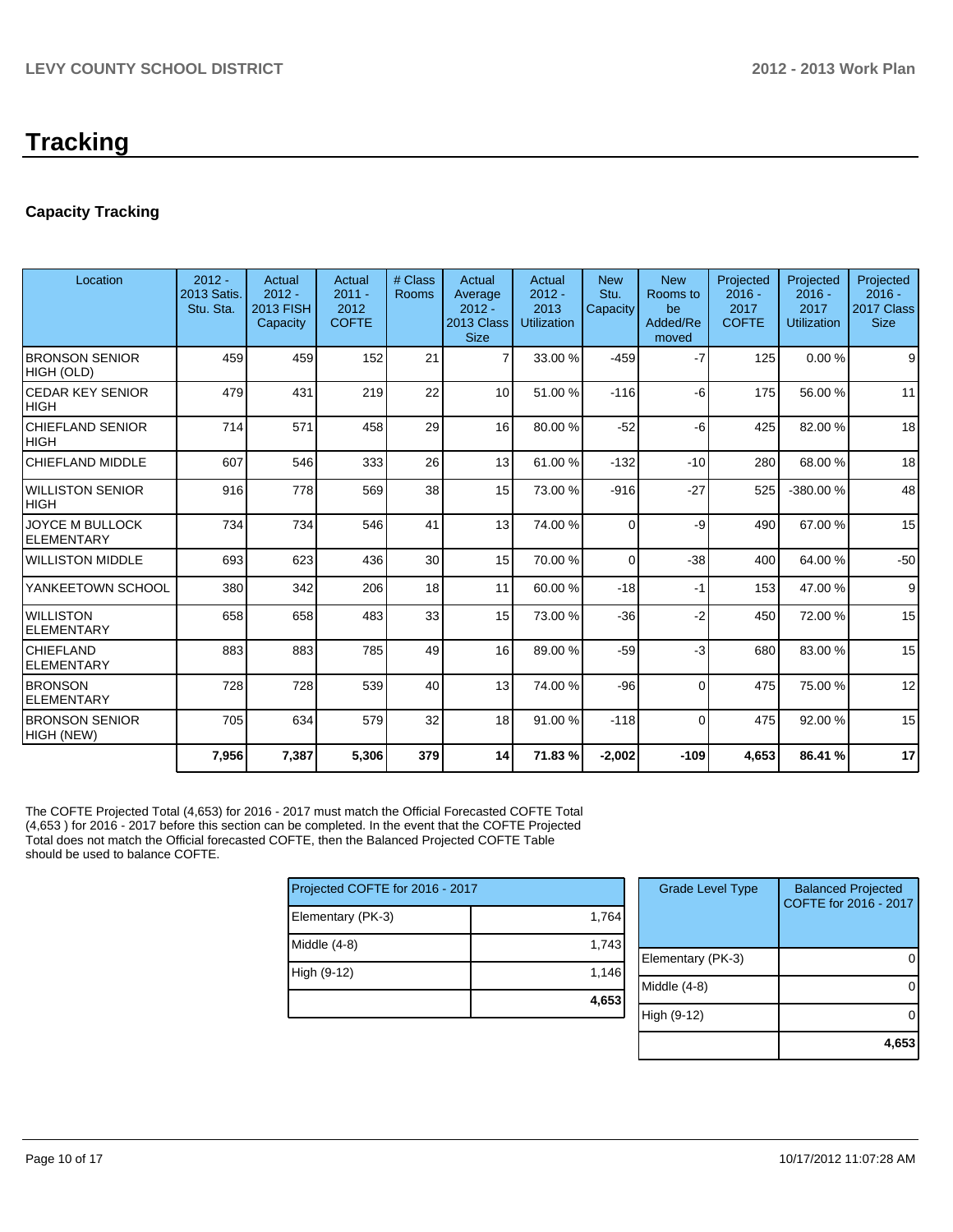#### **Relocatable Replacement**

Number of relocatable classrooms clearly identified and scheduled for replacement in the school board adopted financially feasible 5-year district work program.

| Location                           | $2012 - 2013$ | $2013 - 2014$ | $2014 - 2015$ | $2015 - 2016$ | 2016 - 2017 | Year 5 Total |
|------------------------------------|---------------|---------------|---------------|---------------|-------------|--------------|
| <b>CEDAR KEY SENIOR HIGH</b>       |               |               |               |               |             |              |
| ICHIEFLAND SENIOR HIGH             |               |               |               |               |             |              |
| <b>ICHIEFLAND MIDDLE</b>           |               |               |               |               |             |              |
| <b>IJOYCE M BULLOCK ELEMENTARY</b> |               |               |               |               |             |              |
| <b>IWILLISTON MIDDLE</b>           |               |               |               |               |             | 5            |
| <b>IWILLISTON ELEMENTARY</b>       |               |               |               |               |             |              |
| <b>BRONSON SENIOR HIGH (NEW)</b>   |               |               |               |               |             | 3            |
| Total Relocatable Replacements:    | 14            |               |               |               |             | 17           |

### **Charter Schools Tracking**

Information regarding the use of charter schools.

| Location-Type                                  | # Relocatable<br>units or<br>permanent<br>classrooms | Owner            | Year Started or I<br>Scheduled | Student<br><b>Stations</b> | <b>Students</b><br>Enrolled | Years in<br>Contract | <b>Total Charter</b><br><b>Students</b><br>projected for<br>2016 - 2017 |
|------------------------------------------------|------------------------------------------------------|------------------|--------------------------------|----------------------------|-----------------------------|----------------------|-------------------------------------------------------------------------|
| Whispering Winds Charter School                |                                                      | 14 COMBINATION   | 1999                           | 101                        | 132                         | 13 <sub>1</sub>      | 120 <sub>l</sub>                                                        |
| Nature Coast Charter Middle<br><b>I</b> School |                                                      | 5 <b>PRIVATE</b> | 2006                           | 88                         | 70                          | 15                   | 120                                                                     |
|                                                | 19                                                   |                  |                                | 189 l                      | 202                         |                      | 240                                                                     |

# **Special Purpose Classrooms Tracking**

The number of classrooms that will be used for certain special purposes in the current year, by facility and type of classroom, that the district will, 1), not use for educational purposes, and 2), the co-teaching classrooms that are not open plan classrooms and will be used for educational purposes.

| School                                 | <b>School Type</b> | # of Elementary<br>K-3 Classrooms | # of Middle 4-8<br><b>Classrooms</b> | # of High $9-12$<br><b>Classrooms</b> | # of $ESE$<br>Classrooms | # of Combo<br><b>Classrooms</b> | Total<br><b>Classrooms</b> |
|----------------------------------------|--------------------|-----------------------------------|--------------------------------------|---------------------------------------|--------------------------|---------------------------------|----------------------------|
| <b>Total Educational Classrooms: I</b> |                    |                                   |                                      |                                       |                          |                                 | 01                         |
|                                        |                    |                                   |                                      |                                       |                          |                                 |                            |
| School                                 | <b>School Type</b> | # of Elementary<br>K-3 Classrooms | # of Middle 4-8<br><b>Classrooms</b> | # of High $9-12$<br><b>Classrooms</b> | # of $ESE$<br>Classrooms | # of Combo<br><b>Classrooms</b> | Total<br><b>Classrooms</b> |
| <b>Total Co-Teaching Classrooms:</b>   |                    |                                   |                                      |                                       |                          | 01                              |                            |

#### **Infrastructure Tracking**

**Necessary offsite infrastructure requirements resulting from expansions or new schools. This section should include infrastructure information related to capacity project schedules and other project schedules (Section 4).**

Water, sewer and electrict to combine Chiefland and Middle Schools, Utilities for the proposed new Williston Middlt/High School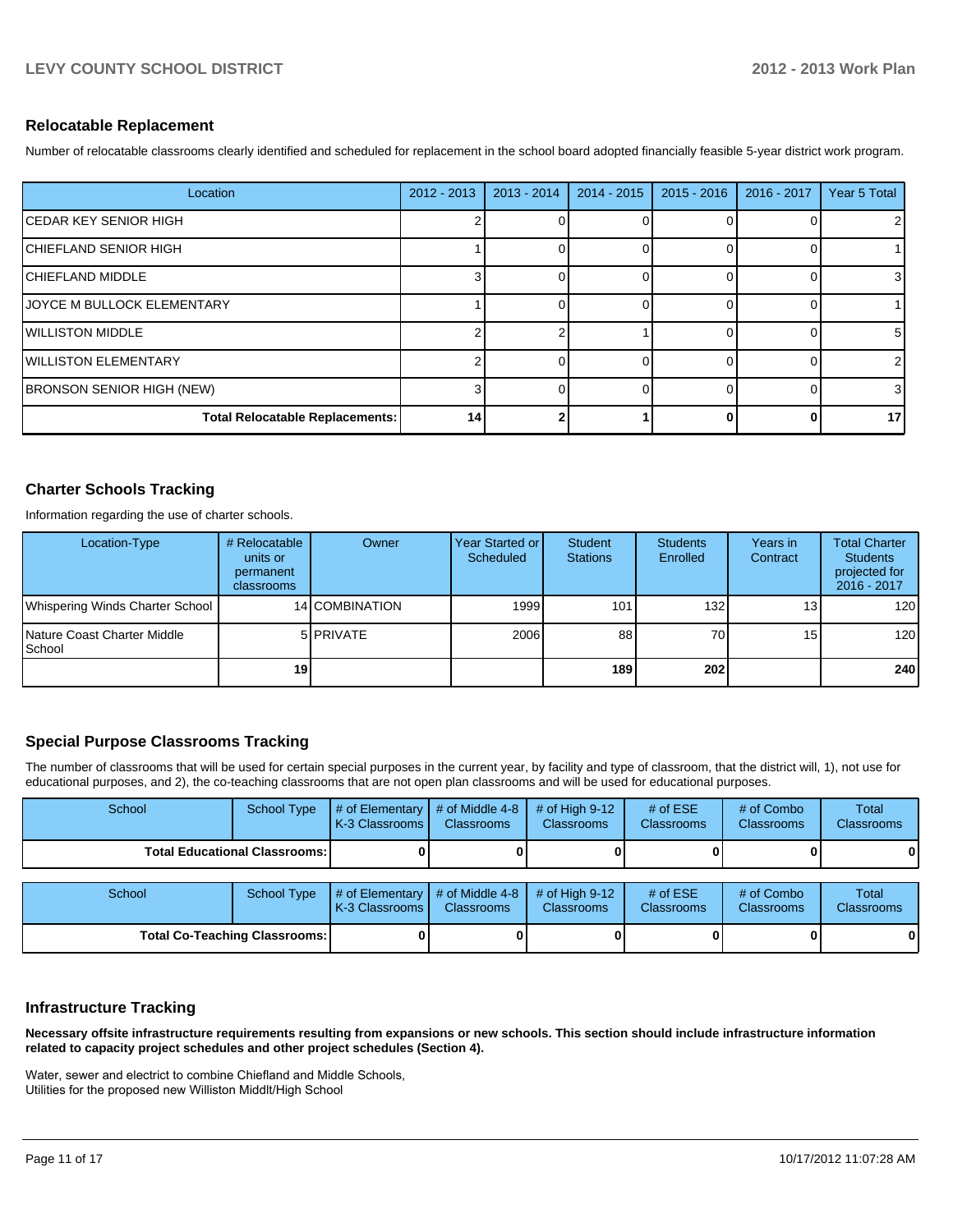**Proposed location of planned facilities, whether those locations are consistent with the comprehensive plans of all affected local governments, and recommendations for infrastructure and other improvements to land adjacent to existing facilities. Provisions of 1013.33(12), (13) and (14) and 1013.36 must be addressed for new facilities planned within the 1st three years of the plan (Section 5).**

Williston

**Consistent with Comp Plan?** Yes

#### **Net New Classrooms**

The number of classrooms, by grade level and type of construction, that were added during the last fiscal year.

| List the net new classrooms added in the 2011 - 2012 fiscal year.                                                                                       |                              |                            |                                |                                            | List the net new classrooms to be added in the 2012 - 2013 fiscal<br>year. |                             |                                 |                        |
|---------------------------------------------------------------------------------------------------------------------------------------------------------|------------------------------|----------------------------|--------------------------------|--------------------------------------------|----------------------------------------------------------------------------|-----------------------------|---------------------------------|------------------------|
| "Classrooms" is defined as capacity carrying classrooms that are added to increase<br>capacity to enable the district to meet the Class Size Amendment. |                              |                            |                                |                                            | Totals for fiscal year 2012 - 2013 should match totals in Section 15A.     |                             |                                 |                        |
| Location                                                                                                                                                | $2011 - 2012$ #<br>Permanent | $2011 - 2012$ #<br>Modular | $2011 - 2012$ #<br>Relocatable | $2011 - 2012$<br>$2012 - 2013 \#$<br>Total |                                                                            | $2012 - 2013 \#$<br>Modular | $2012 - 2013 \#$<br>Relocatable | $2012 - 2013$<br>Total |
| Elementary (PK-3)                                                                                                                                       |                              |                            |                                |                                            |                                                                            |                             |                                 |                        |
| Middle (4-8)                                                                                                                                            |                              |                            |                                |                                            |                                                                            |                             |                                 |                        |
| High (9-12)                                                                                                                                             |                              |                            |                                |                                            |                                                                            |                             |                                 | $\Omega$               |
|                                                                                                                                                         |                              |                            |                                |                                            |                                                                            |                             |                                 |                        |

# **Relocatable Student Stations**

Number of students that will be educated in relocatable units, by school, in the current year, and the projected number of students for each of the years in the workplan.

| <b>Site</b>                       | 2012 - 2013 | $2013 - 2014$ | 2014 - 2015     | $2015 - 2016$ | $2016 - 2017$ | 5 Year Average  |
|-----------------------------------|-------------|---------------|-----------------|---------------|---------------|-----------------|
| <b>BRONSON SENIOR HIGH (NEW)</b>  | 89          |               |                 | O             |               | 18              |
| <b>BRONSON SENIOR HIGH (OLD)</b>  | 0           |               | 45              | 0             | 0             | 9               |
| ICEDAR KEY SENIOR HIGH            | 134         |               | 0               | 0             |               | 27              |
| ICHIEFLAND SENIOR HIGH            | 0           |               | 0               | 0             | $\Omega$      | $\overline{0}$  |
| <b>ICHIEFLAND MIDDLE</b>          | 91          |               |                 | $\Omega$      | 0             | 18              |
| <b>WILLISTON SENIOR HIGH</b>      |             |               | n               |               | 0             | $\Omega$        |
| <b>JOYCE M BULLOCK ELEMENTARY</b> | 122         |               | U               | $\Omega$      | 0             | 24              |
| <b>WILLISTON MIDDLE</b>           | 131         | 40            | 20 <sup>1</sup> | $\Omega$      | $\Omega$      | 38              |
| YANKEETOWN SCHOOL                 | 18          |               | 0               | $\Omega$      | $\Omega$      | $\overline{4}$  |
| <b>IWILLISTON ELEMENTARY</b>      | 44          |               | 0               | $\Omega$      | $\Omega$      | 9 <sub>l</sub>  |
| <b>ICHIEFLAND ELEMENTARY</b>      | 59          | ი             | ΩI              | $\Omega$      | $\Omega$      | 12 <sub>l</sub> |
| <b>BRONSON ELEMENTARY</b>         | 74          |               | 0               | 0             | 0             | 15              |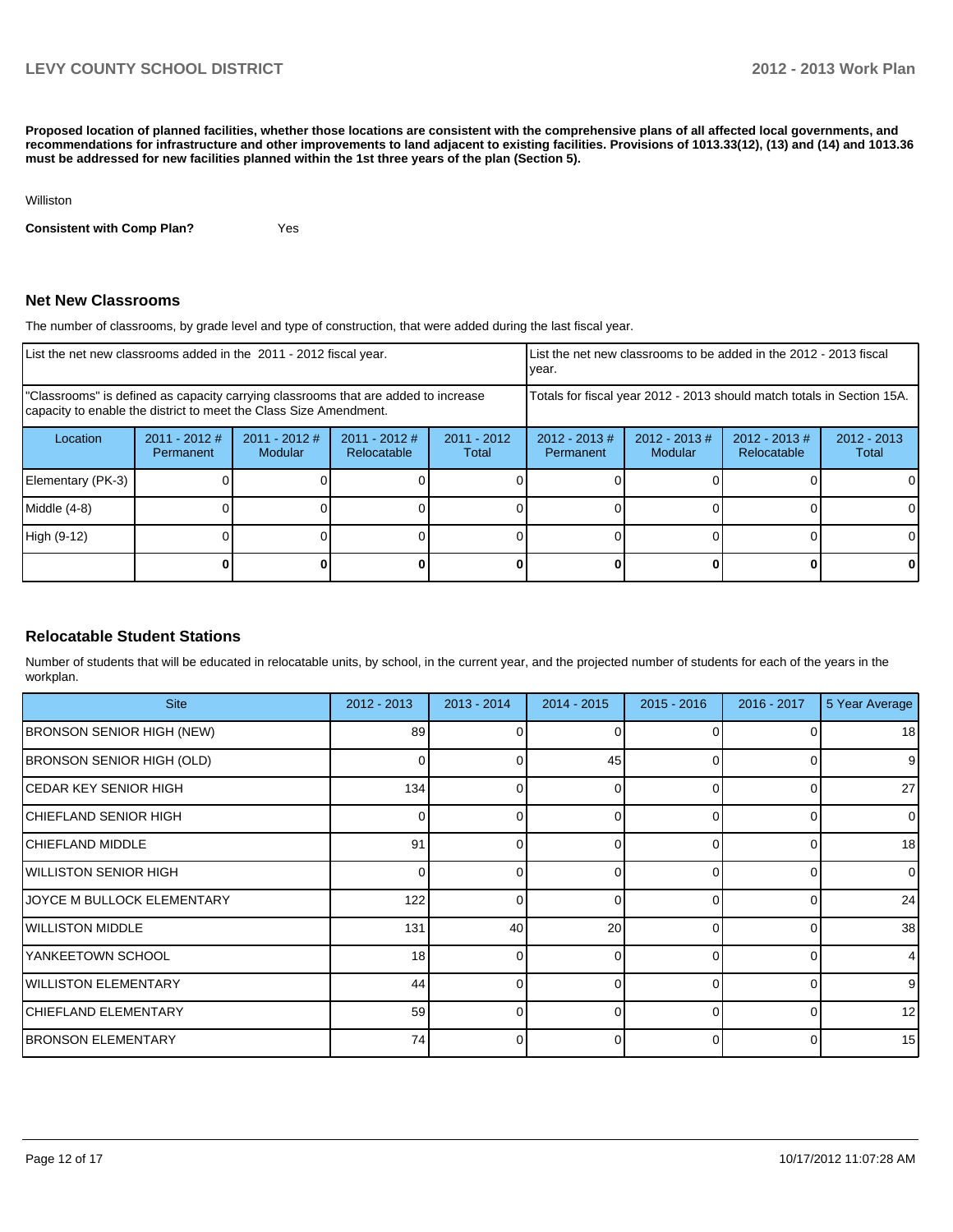# **LEVY COUNTY SCHOOL DISTRICT 2012 - 2013 Work Plan**

| Totals for LEVY COUNTY SCHOOL DISTRICT            |                 |       |                           |       |       |       |
|---------------------------------------------------|-----------------|-------|---------------------------|-------|-------|-------|
| Total students in relocatables by year.           | 762             | 40    | 65                        |       | 0     | 173   |
| Total number of COFTE students projected by year. | 5,111           | 4.958 | 4,821                     | 4,753 | 4,653 | 4.859 |
| Percent in relocatables by year.                  | 15 <sub>%</sub> | %     | $^{\prime}$ % $^{\prime}$ | 0 % I | 0 % I | 4 %   |

### **Leased Facilities Tracking**

Exising leased facilities and plans for the acquisition of leased facilities, including the number of classrooms and student stations, as reported in the educational plant survey, that are planned in that location at the end of the five year workplan.

| Location                         | # of Leased<br>Classrooms 2012 -<br>2013 | <b>FISH Student</b><br><b>Stations</b> | Owner | # of Leased<br>Classrooms 2016 -<br>2017 | <b>FISH Student</b><br><b>Stations</b> |
|----------------------------------|------------------------------------------|----------------------------------------|-------|------------------------------------------|----------------------------------------|
| <b>BRONSON SENIOR HIGH (OLD)</b> | 0                                        |                                        |       | 0                                        |                                        |
| <b>CEDAR KEY SENIOR HIGH</b>     | $\Omega$                                 | ∩                                      |       | 0                                        | <sup>0</sup>                           |
| <b>CHIEFLAND SENIOR HIGH</b>     | 0                                        | 0                                      |       | $\Omega$                                 | <sup>0</sup>                           |
| <b>CHIEFLAND MIDDLE</b>          | $\Omega$                                 | ∩                                      |       | $\Omega$                                 | <sup>0</sup>                           |
| <b>WILLISTON SENIOR HIGH</b>     | 0                                        |                                        |       | 0                                        | o                                      |
| JOYCE M BULLOCK ELEMENTARY       | $\Omega$                                 | n                                      |       | $\Omega$                                 | ∩                                      |
| <b>WILLISTON MIDDLE</b>          | 0                                        |                                        |       | $\Omega$                                 |                                        |
| YANKEETOWN SCHOOL                | $\Omega$                                 |                                        |       | $\Omega$                                 | ∩                                      |
| <b>WILLISTON ELEMENTARY</b>      | 0                                        |                                        |       | $\Omega$                                 |                                        |
| <b>CHIEFLAND ELEMENTARY</b>      | $\Omega$                                 |                                        |       | $\Omega$                                 | ∩                                      |
| <b>BRONSON ELEMENTARY</b>        | 0                                        |                                        |       | $\Omega$                                 |                                        |
| <b>BRONSON SENIOR HIGH (NEW)</b> | $\Omega$                                 | U                                      |       | $\Omega$                                 |                                        |
|                                  | 0                                        |                                        |       | $\bf{0}$                                 |                                        |

# **Failed Standard Relocatable Tracking**

Relocatable units currently reported by school, from FISH, and the number of relocatable units identified as 'Failed Standards'.

Nothing reported for this section.

# **Planning**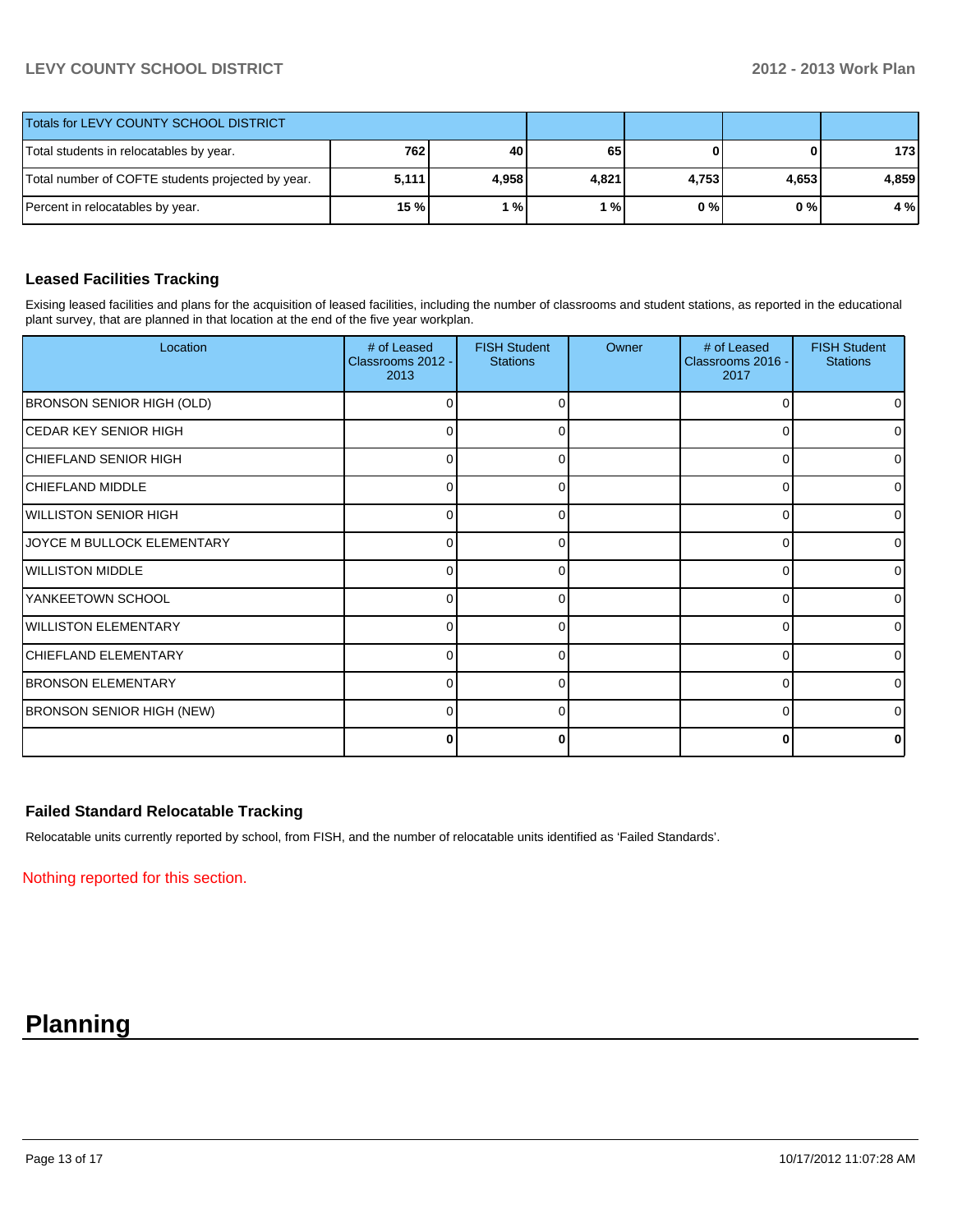#### **Class Size Reduction Planning**

**Plans approved by the school board that reduce the need for permanent student stations such as acceptable school capacity levels, redistricting, busing, year-round schools, charter schools, magnet schools, public-private partnerships, multitrack scheduling, grade level organization, block scheduling, or other alternatives.**

The School Board of Levy County has implemented block scheduling for the 2008-2009 school year at Chiefland Middle School and Williston Middle School. In addition, Chiefland High School and Williston High School have implemented a 5 period teacher day, which will allow floating teachers as well as free up additional classrooms during the student day.

#### **School Closure Planning**

**Plans for the closure of any school, including plans for disposition of the facility or usage of facility space, and anticipated revenues.**

There are not any school scheduled to be closed during the next five year period in Levy County.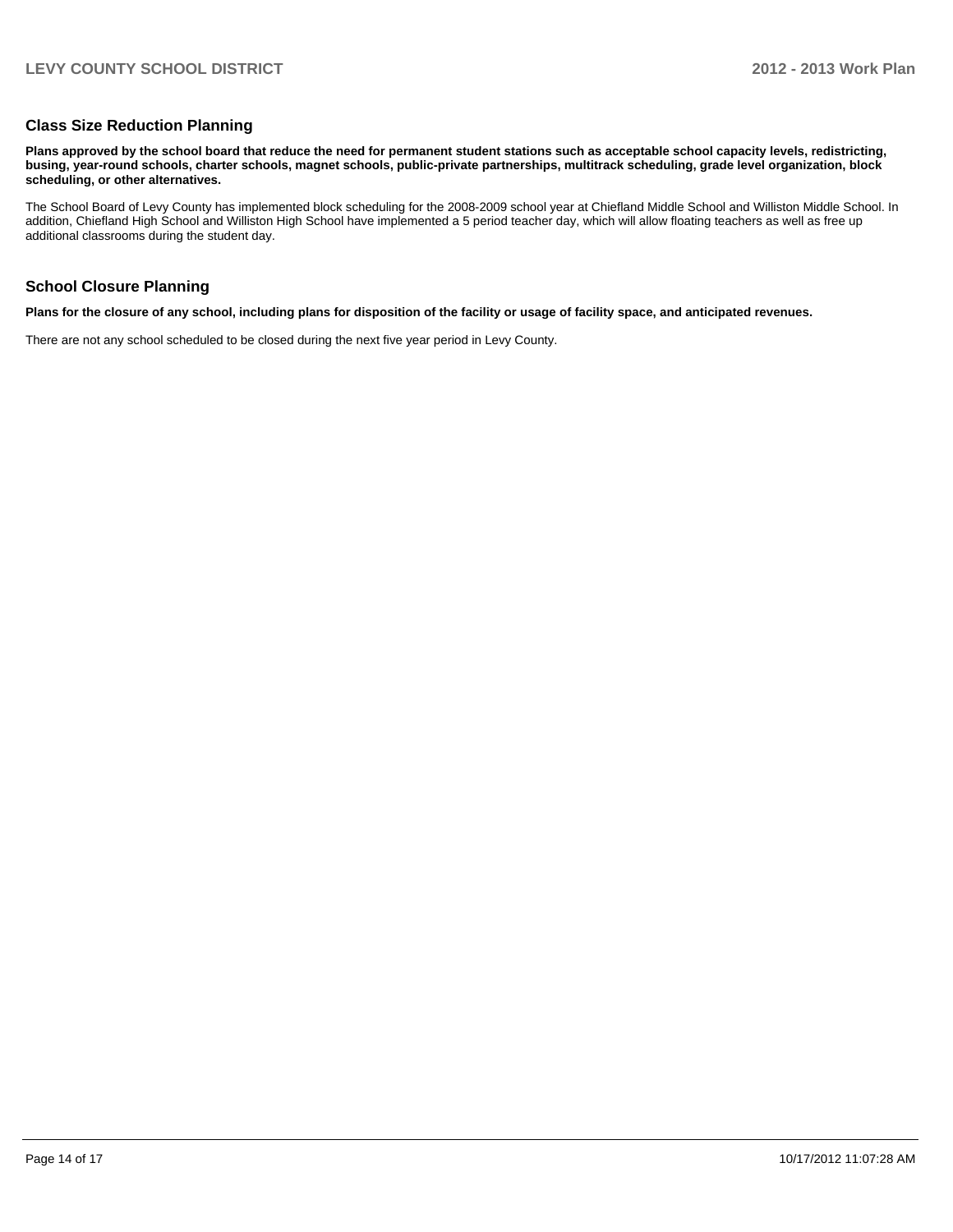# **Long Range Planning**

#### **Ten-Year Maintenance**

District projects and locations regarding the projected need for major renovation, repair, and maintenance projects within the district in years 6-10 beyond the projects plans detailed in the five years covered by the work plan.

| Project                 | 2016 - 2017 / 2021 - 2022<br><b>Projected Cost</b> |
|-------------------------|----------------------------------------------------|
| <b>Life Safety</b>      | \$360,000                                          |
| <b>HVAC Upgrades</b>    | \$250,000                                          |
| Fire Alarm Upgrades     | \$125,000                                          |
| Flooring                | \$400,000                                          |
| <b>Covered Walkways</b> | \$100,000                                          |
| Roof Replacement        | \$1,000,000                                        |
|                         | \$2,235,000                                        |

# **Ten-Year Capacity**

Schedule of capital outlay projects projected to ensure the availability of satisfactory student stations for the projected student enrollment in K-12 programs for the future 5 years beyond the 5-year district facilities work program.

Nothing reported for this section.

# **Ten-Year Planned Utilization**

Schedule of planned capital outlay projects identifying the standard grade groupings, capacities, and planned utilization rates of future educational facilities of the district for both permanent and relocatable facilities.

| Grade Level Projections         | <b>FISH</b><br><b>Student</b><br><b>Stations</b> | Actual 2011 -<br>2012 FISH<br>Capacity | Actual<br>$2011 -$<br>2012<br><b>COFTE</b> | Actual 2011 - 2012<br><b>Utilization</b> | Actual 2012 - 2013 / 2021 - 2022 new<br>Student Capacity to be added/removed | Projected 2021<br>2022 COFTE | Projected 2021 -<br>2022 Utilization |
|---------------------------------|--------------------------------------------------|----------------------------------------|--------------------------------------------|------------------------------------------|------------------------------------------------------------------------------|------------------------------|--------------------------------------|
| Elementary - District<br>Totals | 3.003                                            | 3,003                                  | 2,352.68                                   | 78.35 %                                  |                                                                              | 2,423                        | 80.69%                               |
| Middle - District Totals        | 2.864                                            | 2,576                                  | 1,773.73                                   | 68.87 %                                  |                                                                              | 1.080                        | 41.93 %                              |
| High - District Totals          | 1.630                                            | 1.349                                  | .027.40                                    | 76.13 %                                  |                                                                              | 1.170                        | 86.73 %                              |
| Other - ESE, etc                | 459                                              | 459                                    | 152.08                                     | $33.12\%$                                |                                                                              |                              | 0.00%                                |
|                                 | 7,956                                            | 7,387                                  | 5,305.89                                   | 71.83 %                                  |                                                                              | 4,673                        | 63.26 %                              |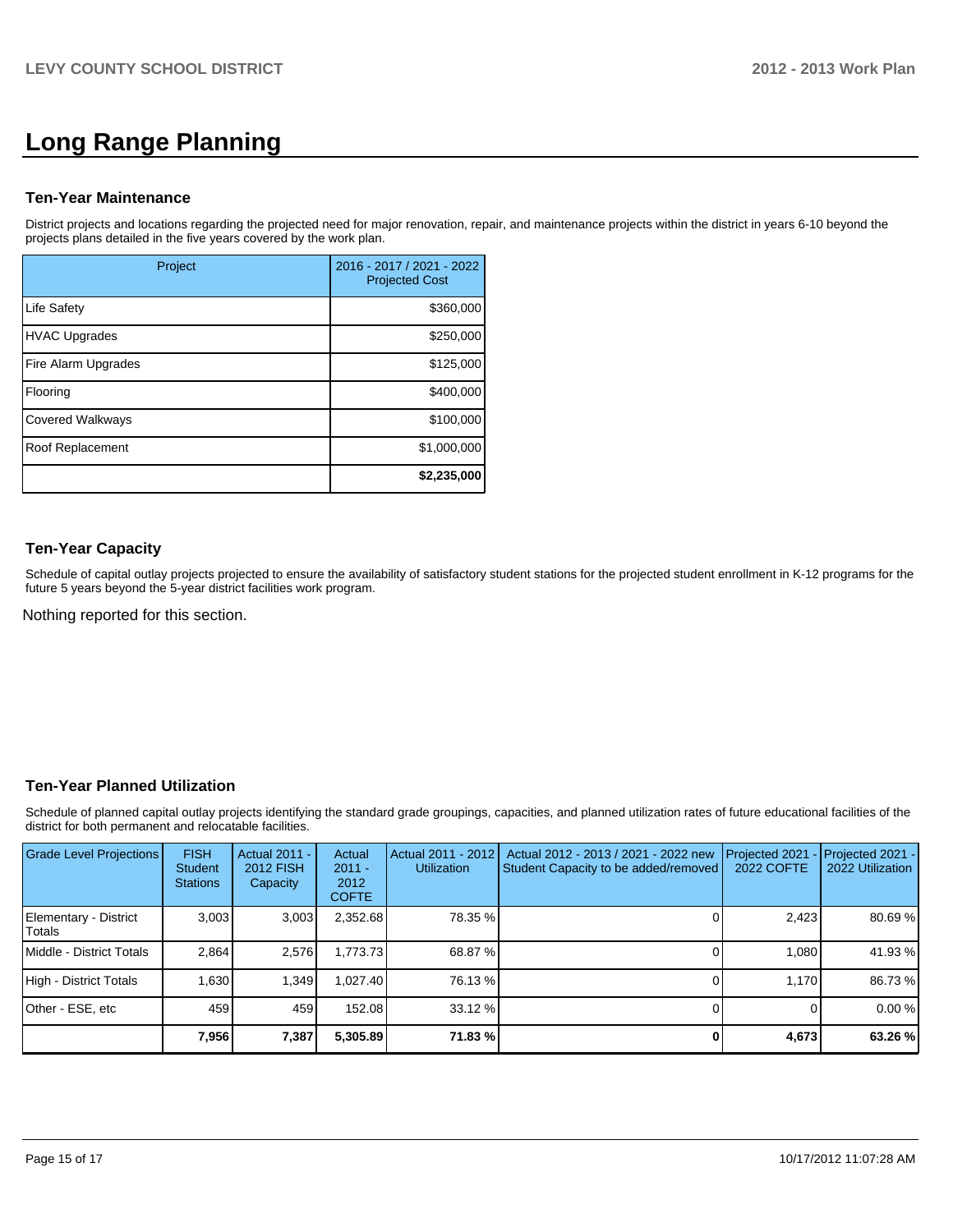**Combination schools are included with the middle schools for student stations, capacity, COFTE and utilization purposes because these facilities all have a 90% utilization factor. Use this space to explain or define the grade groupings for combination schools.**

No comments to report.

#### **Ten-Year Infrastructure Planning**

**Proposed Location of Planned New, Remodeled, or New Additions to Facilities in 06 thru 10 out years (Section 28).**

Plans for closure of any school, including plans for disposition of the facility or usage of facility space, and anticipated revenues in the 06 thru 10 out **years (Section 29).**

NONE

#### **Twenty-Year Maintenance**

District projects and locations regarding the projected need for major renovation, repair, and maintenance projects within the district in years 11-20 beyond the projects plans detailed in the five years covered by the work plan.

| Project                 | 2021 - 2022 / 2031 - 2032 Projected Cost |
|-------------------------|------------------------------------------|
| <b>HVAC Upgrades</b>    | \$385,000                                |
| Fire Alarm Upgrades     | \$55,000                                 |
| Flooring                | \$605,000                                |
| <b>Covered Walkways</b> | \$150,000                                |
| Roofing                 | \$2,200,000                              |
|                         | \$3,395,000                              |

#### **Twenty-Year Capacity**

Schedule of capital outlay projects projected to ensure the availability of satisfactory student stations for the projected student enrollment in K-12 programs for the future 11-20 years beyond the 5-year district facilities work program.

| Project                        | Location, Community, Quadrant or other<br>general location | 2021 - 2022 / 2031 - 2032<br><b>Projected Cost</b> |
|--------------------------------|------------------------------------------------------------|----------------------------------------------------|
| <b>IClassroom Construction</b> | Chiefland                                                  | \$1,000,000                                        |
| Classroom Construction         | Williston                                                  | \$1,000,000                                        |
| <b>IClassroom Construction</b> | <b>Bronson</b>                                             | \$1,000,000                                        |
|                                |                                                            | \$3,000,000                                        |